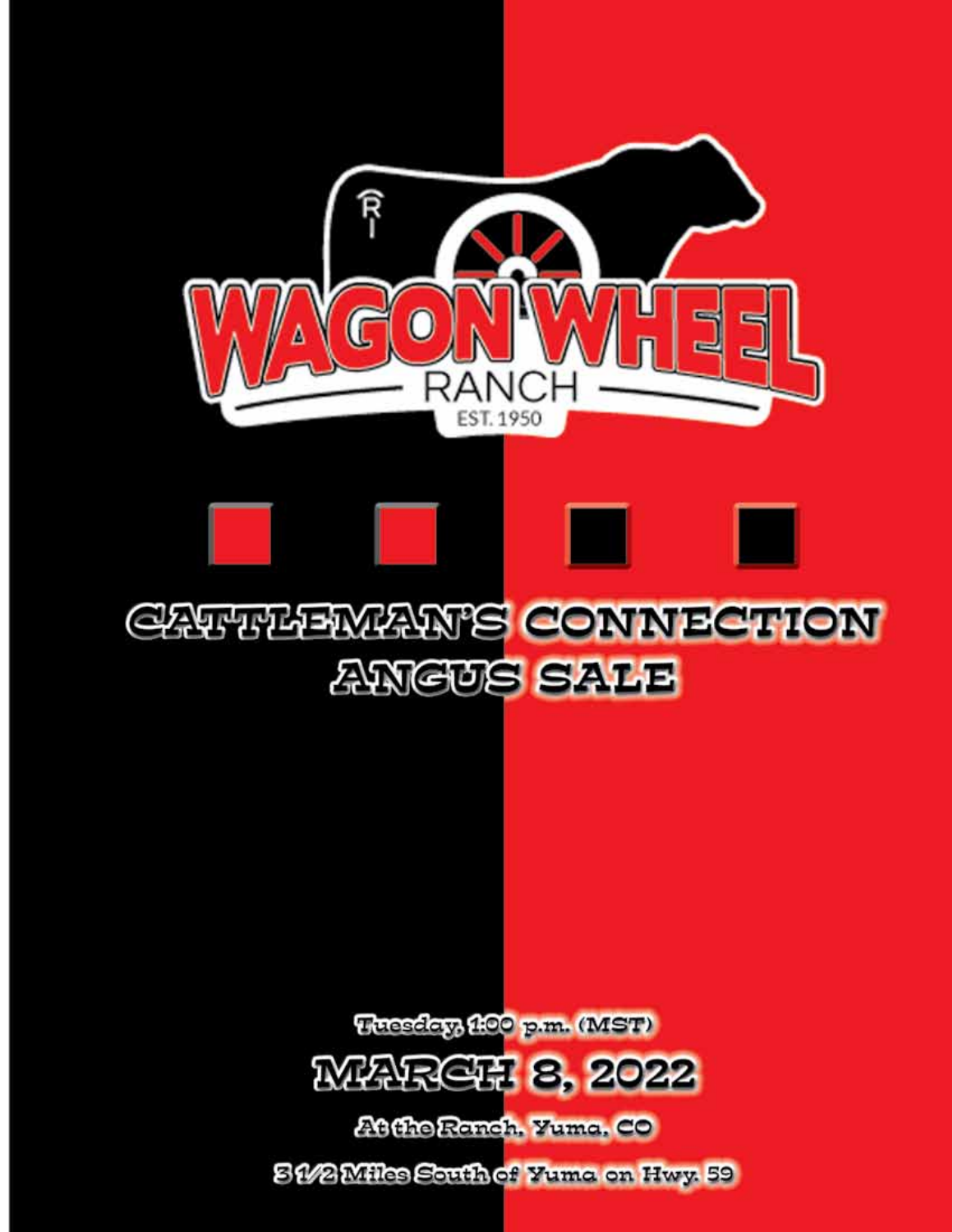Greetings to our very good friends and customers! Welcome to our 2022 Cattleman's Connection Sale at the Wagon Wheel Ranch! As with everybody, we've had to weather the craziness with Covid, markets and the continued drought. To those of you who are among our valued bull and female customers, we continue to provide those things you've come to expect from us, which are traits that meet the demands<br>of cattlemen everywhere. co provocio<br>of cattlemen everywhere. o provide those things b<br>of cattlemen everywhere.<br>Again, we had tremendous success with a set of steers being fed through the 2020-2021 Yuma<br>Again, we had tremendous success with a set of steers being fed through the 2020-County Cattlemen's Feedlot Trial. Out of a total of 88 head entered, WWR steers in the rate of gain side placed 4th and 5th. On the carcass side, WWR steers placed 5th, 6th, 8th and 9th. In the overall ranking a WWR entry was the Reserve Champion Steer. I point to this example as how we validate our program here at the ranch. We present our bulls in their working clothes, nothing fancy, no flashy photography, just simply as they'd go to<br>in their working clothes, nothing fancy, no flashy photography, just simply as they'd go to<br>digree then that's what we have to off work for you. , their working cloches,<br>vork for you.<br>If you want to see bulls with a proven work pedigree, then that's what we have to offer. Come see<br>If you want to see bulls with a proven work pedigree. These bulls are range ready and our sale offering and we feel you'll agree. These bulls are range ready and proven performers.

Thank You!<br>Kenny Royers

Kenny Rogers and the entire Wagon Wheel Ranch crew





## We'll see you next year! March 14, 2023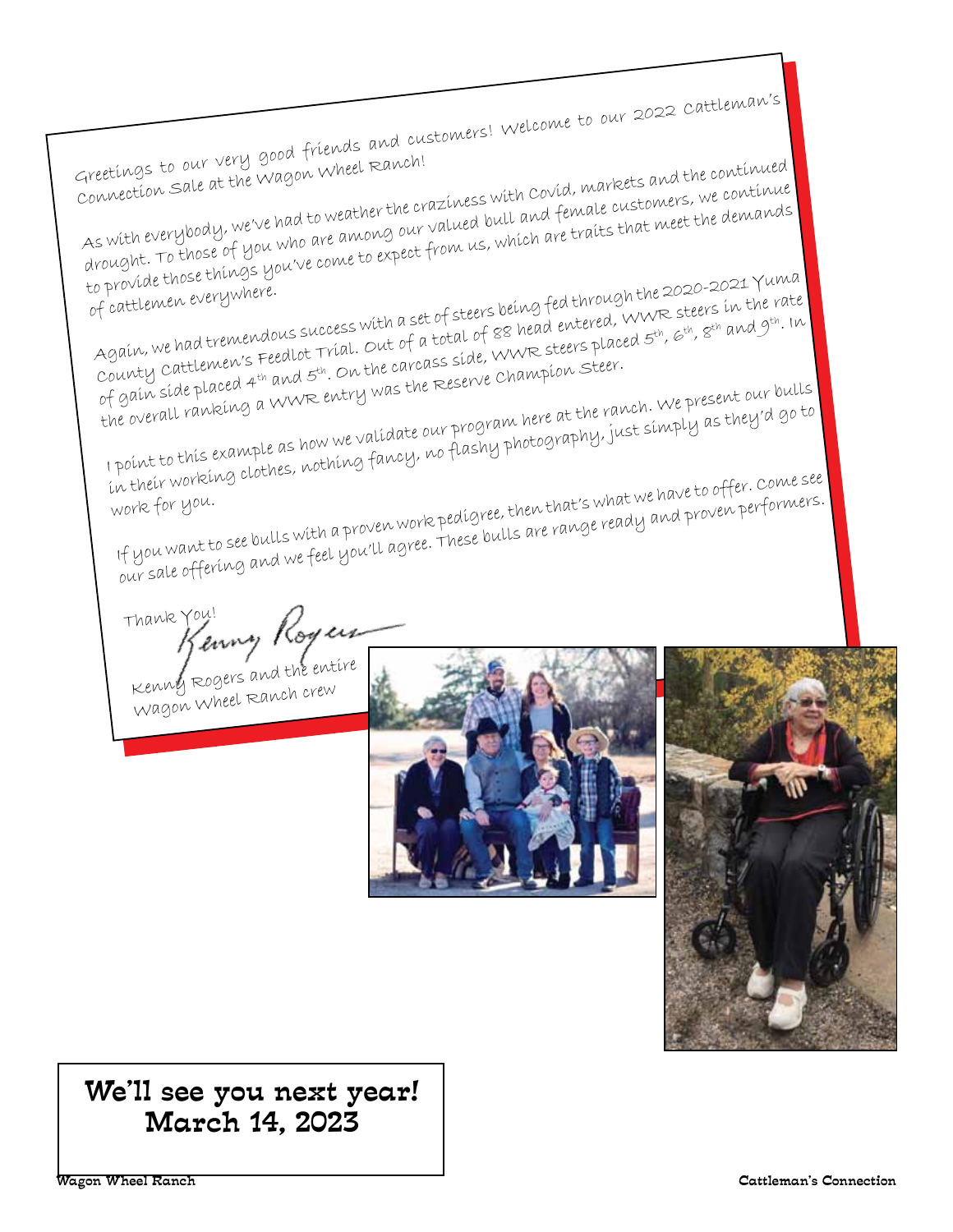*Registered Angus Since 1950 Visitors Welcome!*

## EST. 1950 CATTLEMAN'S CONNECTION ANGUS SALE

Sale Day Phones 970/848-0676 or 970/630-0600

SALE LOCATION: Wagon Wheel Ranch, 34346 Hwy. 59, Yuma, Colorado. 3 1/2 miles south of Yuma on Hwy. 59.

#### Motels:

#### Transportation:

Yuma Municipal Airport is 1/2 mile south of Yuma, CO.

#### INSPECTION OF CATTLE:

Cattle can be viewed at the Ranch anytime prior to the sale. Call for an appointment.

#### Terms & Conditions:

Cash. Please settle for cattle promptly. All cattle sell according to the Terms and Conditions of the American Angus Association.

#### Retained Interest:

Wagon Wheel Ranch will retain 1/2 semen revenue sharing interest in all of the bulls in this sale. The buyer has full possession and salvage value of the bull.

#### Health:

Interstate health papers and brand release papers will be provided on all cattle selling. All bulls sell fertility tested and with scrotal measurements. Heifers are bangs vaccinated.

#### Trucking:

We will be glad to assist in making the best possible trucking arrangements and/or delivering within a certain area.

#### Insurance:

Will be available sale day. At this time the First Breeding Season Loss of Use insurance has been discontinued by the insurance company. We have arranged for American Livestock Insurance Co./Harding and Harding to make available traditional full mortality coverage which provides coverage for death from natural causes. This coverage will be available SALE DAY for those who choose to insure their purchases. All claims will require a veterinarian's exam and immediate notification to the insurance company. A representative from the insurance company will be available on sale day to answer any questions you may have.

#### Liability:

All persons attending this sale do so at their own risk, legal or otherwise, for their safety or the behavior of the animals. The Owners, Auction Service and the Sale Staff assume no liability for property loss or accidents that may occur.

Tuesday - 1 p.m. (MST) March 8, 2022

Auctioneer: Dustin Carter 712/898-9972 Vermillion, SD

#### dustinkcarter@gmail.com

Livestock Press Representatives:

Jim Gies, Western Livestock Journal .....................970/454-3836 Randy Rasby, Livestock Plus .................................308/539-6195 Alan Sears, Western Ag Reporter ..........................970/454-3986 Buyers unable to attend may send their bids to the auctioneer, press representatives or the Rogers family.

For call in bids, contact Darrell Smith at 970/630-2370.

#### LUNCH:

Join us for a complimentary lunch at the ranch sale day.

Announcements:

Made from the block will take precedence over this printed material. **GUARANTEE** 

WWR guarantees bulls for the first breeding season which is defined as the first 90 day period following the first turnout of the bull. If a replacement is available we will work with you to do that or a credit given for the next year's sale, less salvage value of the bull. EPDs:

EPDs printed in this catalog were current Feb. 12, 2022. Stars:

You will notice some bulls have a star rating of 1 to 3 stars above their lot number. That ranking is a calving ease score based on the individual's CED EPD, actual birth weight and BW EPD. A 3 star rating is a top calving ease herd bull prospect. Be sure to choose bulls based on your herd requirements.



| www.wagonwheel-ranch.com                                                                                                                                         |  |
|------------------------------------------------------------------------------------------------------------------------------------------------------------------|--|
| $\mathbf{A} \cap \mathbf{B}$ and $\mathbf{A} \cap \mathbf{B}$ and $\mathbf{A} \cap \mathbf{B}$ and $\mathbf{A} \cap \mathbf{B}$ and $\mathbf{A} \cap \mathbf{B}$ |  |

email: jrogers1257@yahoo.com

#### Please bring this catalog with you sale day!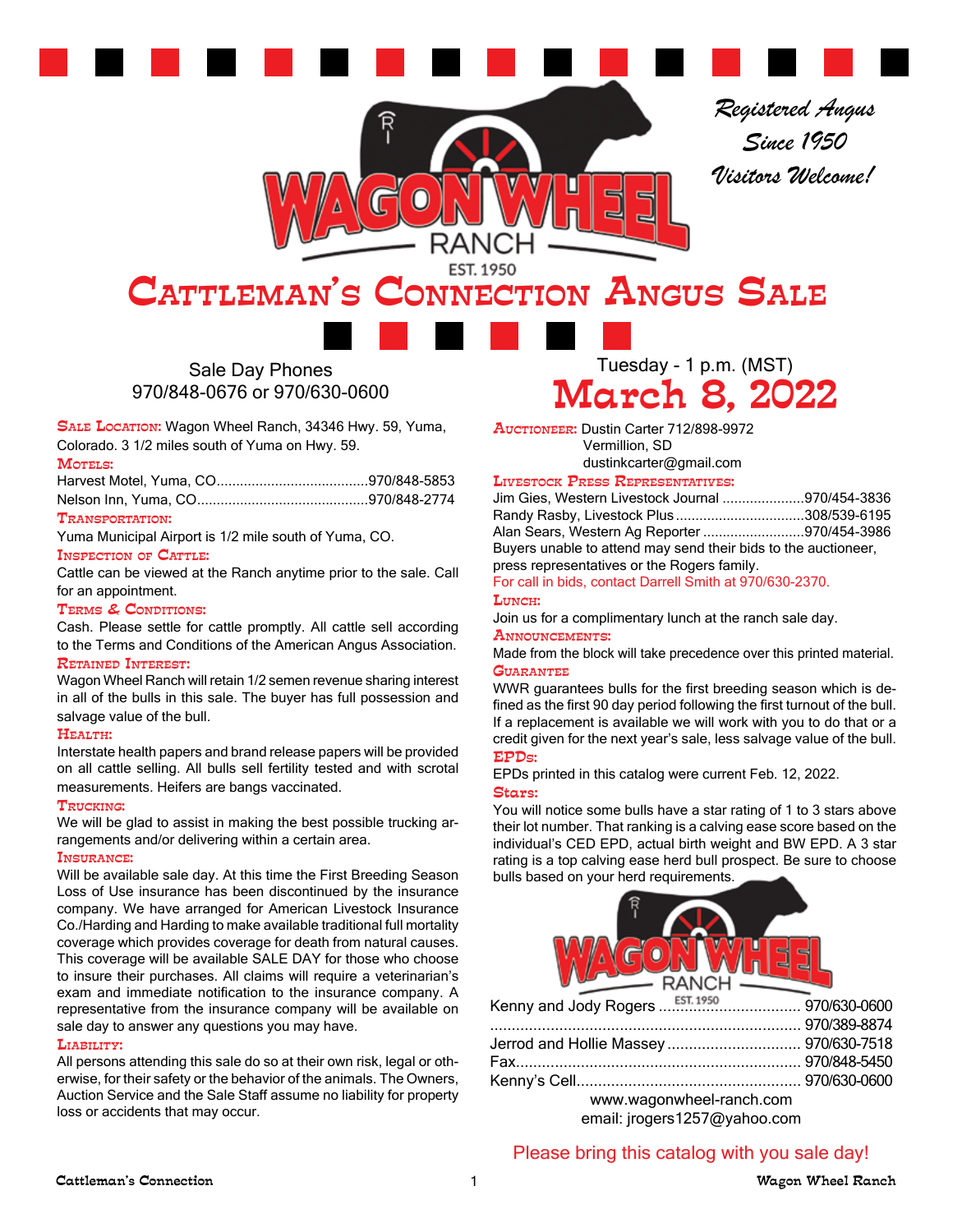# Reference Sires



## SAV Rainfall 9846

Reg. #: 18578963

| <b>EPDs</b> |           |                           |    |            |             |      |              |
|-------------|-----------|---------------------------|----|------------|-------------|------|--------------|
| CE.         | <b>BW</b> | <b>WW</b>                 | YW | Milk CW    | MB.         | RF - | Fat          |
| +8          | $+0.3$    | +57 +108 +26              |    |            | $+19 +0.61$ |      | +0.59 +0.013 |
|             |           | \$W +64 \$F +64 \$G +48   |    | $SB + 112$ |             |      |              |
|             |           | Ciro: Colomon Charla 0256 |    |            |             |      |              |

Sire: Coleman Charlo 0256

MGS: SAV 8180 Traveler 004

- ◆ Maternal strength at its best.
- ◆ Ranks at the top of the breed for \$Maternal and his daughters support it. Sires deep ribbed, easy fleshing females with ideal udders and quiet dispositions.
- ◆ One of the best for improving feet as validated by his Claw and Angle EPDs.

Sire of Lots 1 - 6



| GAR Ashland |                 |
|-------------|-----------------|
|             | $D_{1} = 40017$ |

|  |  | Reg. #: 18217189 |
|--|--|------------------|
|--|--|------------------|

| <b>EPDs</b> | CE BW | WW YW Milk CW MB RE Fat                      |  |  |  |
|-------------|-------|----------------------------------------------|--|--|--|
|             |       | +13 +0.4 +82 +142 +24 +54 +1.18 +1.13 -0.020 |  |  |  |
|             |       | \$W +85 \$F +88 \$G +83 \$B +170             |  |  |  |

Sire: GAR Early Bird

MGS: B/R Ambush 28

- ◆ Sires a superb combination of calving ease, growth, marbling, muscle and agility.
- ◆ His progeny are attractive, free moving, good footed and easy to handle.
- His daughters display level, well attached udders, combined with exceptional teat quality.

Sire of Lots 7 - 12 and 51





|  | CE BW WW YW Milk CW MB RE Fat                                                                          |  |  |  |
|--|--------------------------------------------------------------------------------------------------------|--|--|--|
|  | $+13$ $-0.2$ $+61$ $+105$ $+33$ $+48$ $+0.41$ $+0.38$ $+0.039$<br>$$W +93$ $$F +96$ $$G +35$ $$B +131$ |  |  |  |

Sire: Basin Payweight 1682

MGS: Summitcrest Complete 1P55

- $\blacklozenge$  High customer satisfaction sire. He consistently sires high quality cattle that are quiet tempered, deep bodied, structurally correct and have exceptional eye appeal.
- ◆ Highly proven calving ease sire who does not sacrifice body dimension or growth.
- ◆ His daughters are big bodied, squared hipped, slick haired females with beautiful udders.

Sire of Lot 25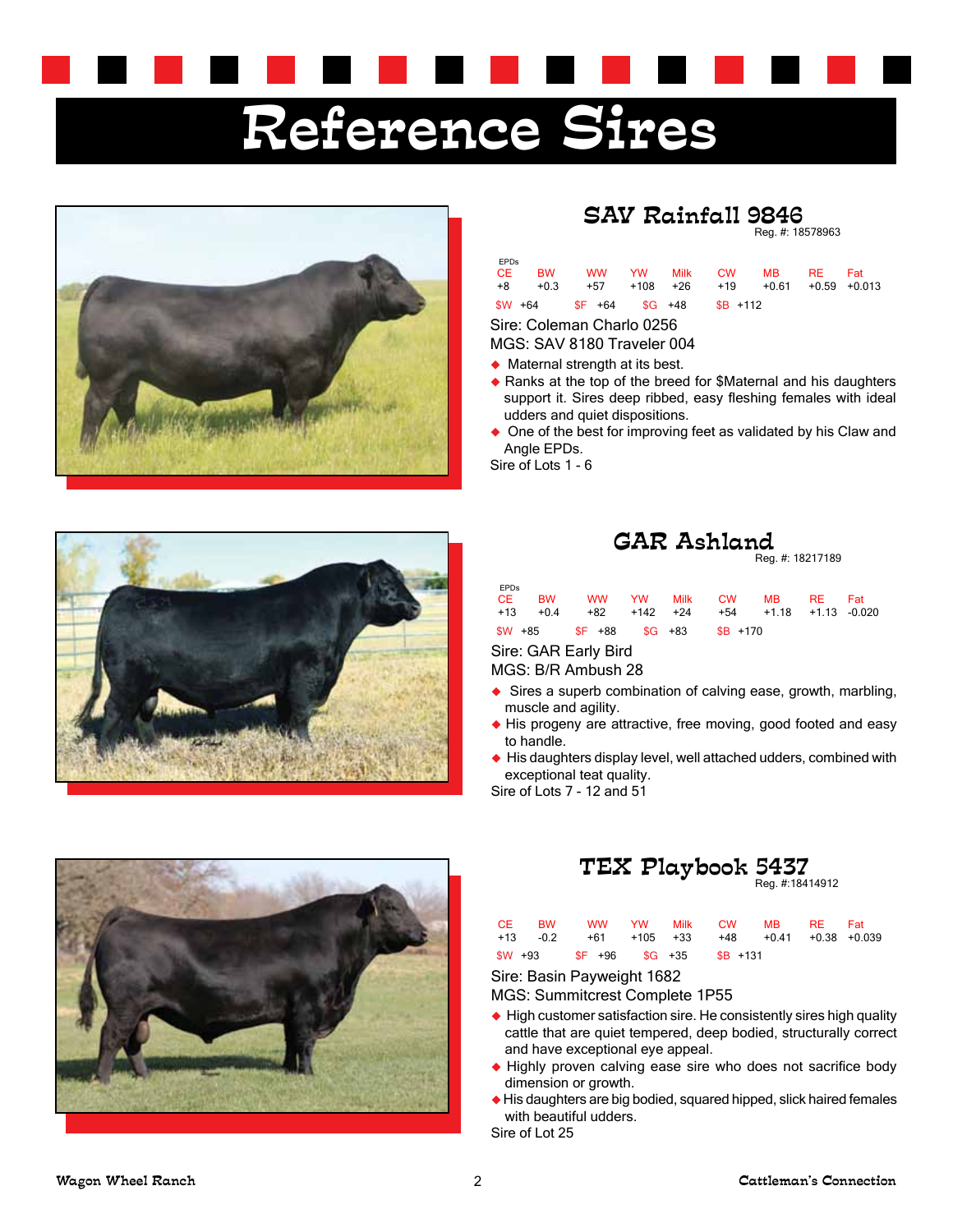## Reference Sires

#### B/R MVP 5247 Reg. #: 18272672

| <b>EPDs</b> | CE BW | WW YW Milk CW<br>+11 +0.8 +66 +119 +31 +61 +0.74 +0.77 +0.004 |  |  | MB RE Fat |  |
|-------------|-------|---------------------------------------------------------------|--|--|-----------|--|
|             |       | $$W + 74$ $$F + 115$ $$G + 57$ $$B + 172$                     |  |  |           |  |

#### Sire: Basin Payweight 1682

MGS: B/R Destination 7222-1148

- A solidified calving ease sire with fertility and muscle.
- Maintains conservative stature and superior fleshing ability.
- Will leave you with stout sons and productive daughters. Sire of Lots 17 - 21



## Connealy Emerald

Reg. #: 19257149

| <b>EPDs</b> |  |  |                                      | CE BW WW YW Milk CW MB RE Fat               |  |  |
|-------------|--|--|--------------------------------------|---------------------------------------------|--|--|
|             |  |  |                                      | +9 -0.6 +67 +129 +20 +41 +0.92 +1.14 -0.027 |  |  |
|             |  |  | $$W +63$ $$F +93$ $$G +72$ $$B +165$ |                                             |  |  |

Sire: Connealy Confidence Plus

MGS: Connealy Armory

- ◆ Proven, high fertility, calving ease package with genetic stability.
- His calves offer an elite phenotype, disciplined stature and superior foot quality.
- High accuracy calving ease sire with added carcass merit. Sire of Lots 23 - 24

## GAR Sure Fire

Reg. #: 17328461

| <b>EPDs</b> |                                              |  |  |  |
|-------------|----------------------------------------------|--|--|--|
|             | CE BW WW YW Milk CW MB RE Fat                |  |  |  |
|             | +13 +0.0 +56 +107 +29 +46 +1.28 +0.69 +0.023 |  |  |  |
|             | $$W + 73$ $$F + 98$ $$G + 78$ $$B + 176$     |  |  |  |

#### Sire: Connealy In Sure 8524 MGS: GAR New Design 5050

- ◆ Sure Fire is the go-to calving ease sire in commercial and seedstock programs everywhere.
- $\blacklozenge$  His daughters are proving to be a real asset to cow herds.
- ◆ Offers real carcass proof. Among bulls born in the past decade, only one records more actual carcass records than Sure Fire Sire of Lot 22

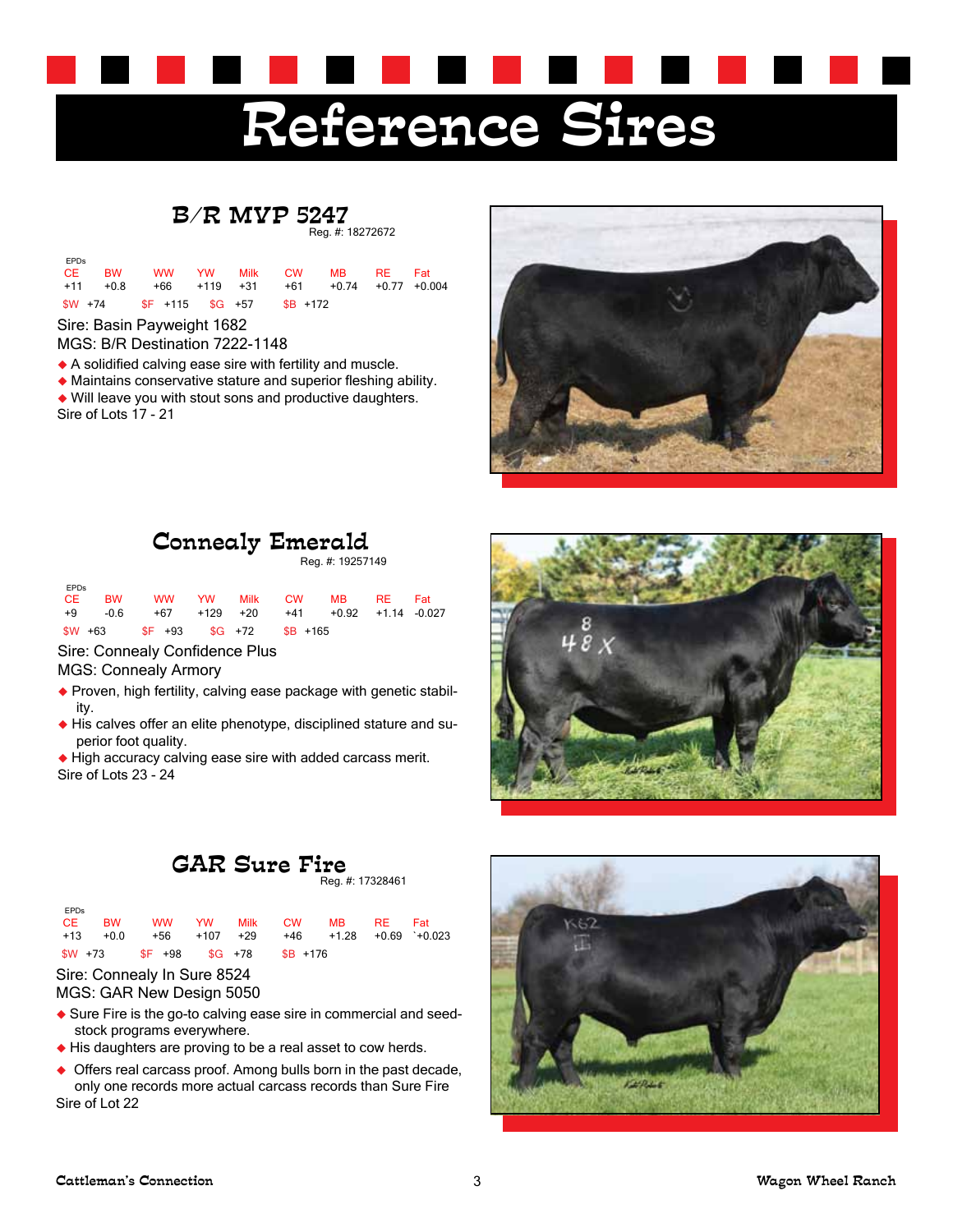

| Calved: 01/25/21                                                                                              |                                         | Tattoo: J1                                                                             |                                                   |                                                  |                  | Reg. #: 20147936             |
|---------------------------------------------------------------------------------------------------------------|-----------------------------------------|----------------------------------------------------------------------------------------|---------------------------------------------------|--------------------------------------------------|------------------|------------------------------|
| #COLEMAN CHARLO 0256<br>S A V RAINFALL 6846<br>SAVBLACKCAPMAY4136                                             |                                         | #O C C PAXTON 730P<br>BOHI ABIGALE 6014<br>#S A V 8180 TRAVELER 004<br>#S A V MAY 2397 |                                                   |                                                  |                  |                              |
| <b>WWR COMMANDO E35</b><br><b>WWR MS COMMANDO 9G80</b><br>WWR MS TOP HAND 7E3                                 |                                         |                                                                                        | ' #EF COMMANDO 1366<br>· WWR MS TOTALLY BEEF U853 | THOMAS TOP HAND 0536<br>WWR MS TRAILBLAZERS 3A54 |                  |                              |
| <b>FPDs</b><br>CED.<br>ww<br><b>BW</b><br>$+2$<br>$+3.0$<br>$+75$<br><b>MARB</b><br>RE.<br>$+0.15$<br>$+0.60$ | <b>YW</b><br>$+1.31$<br>Fat<br>$+0.011$ | Milk<br>+28                                                                            | Performance<br>Act. BW<br>78<br>%IMF<br>4.31      | Adj. WW<br>834<br>RE.<br>12.8                    | <b>BF</b><br>.27 | WWRatio<br>125<br>SC<br>38.0 |
| \$F.<br>$SW + 71$<br>+943                                                                                     | \$G.                                    | $+44$                                                                                  | $SB + 137$                                        |                                                  |                  |                              |



WWR Rainfall J2

| <b>LOT</b>                                                                                                                                                            |                                                |           |     | <b>WWR Rainfall J2</b> |      |             |                                                                                                |                  |           |
|-----------------------------------------------------------------------------------------------------------------------------------------------------------------------|------------------------------------------------|-----------|-----|------------------------|------|-------------|------------------------------------------------------------------------------------------------|------------------|-----------|
| Calved: 01/16/21                                                                                                                                                      |                                                |           |     | Tattoo: J2             |      |             |                                                                                                | Reg. #: 20147937 |           |
| #O C C PAXTON 730P<br><b>BOHI ABIGALE 6014</b><br>#COLEMAN CHARLO 0256<br>S A V RAINFALL 6846<br>#S A V 8180 TRAVELER 004<br>#S A V MAY 2397<br>SAV BLACKCAP MAY 4136 |                                                |           |     |                        |      |             |                                                                                                |                  |           |
| WWR MS SURE FIRE 9G48                                                                                                                                                 | #G A R SURE FIRE<br>WWR MS NEW DAY RISING 3A55 |           |     |                        |      |             | #CONNEALY IN SURE 8524<br>CHAIR ROCK 5050 G A R 8086<br>#B/R NEW DAY 454<br>WWR MS MAGNUM R551 |                  |           |
| <b>EPDs</b>                                                                                                                                                           |                                                |           |     |                        |      | Performance |                                                                                                |                  |           |
| CED.<br><b>BW</b>                                                                                                                                                     | <b>WW</b>                                      | <b>YW</b> |     | <b>Milk</b>            |      | Act. BW     | Adj. WW                                                                                        |                  | WWRatio   |
| $+10$<br>$-0.2$                                                                                                                                                       | $+53$                                          |           | +99 | $+26$                  |      | 59          | 715                                                                                            |                  | 101       |
| <b>MARB</b>                                                                                                                                                           | <b>RE</b>                                      | Fat       |     |                        |      |             | %IMF RE BF                                                                                     |                  | <b>SC</b> |
| $+0.63$                                                                                                                                                               | $+0.72$                                        | $-0.004$  |     |                        | 4.40 |             | 13.5                                                                                           | 0.18             | 38.0      |
| $$W + 54$                                                                                                                                                             | \$F.                                           | $+72$     | \$G | $+52$                  |      | $SB + 130$  |                                                                                                |                  |           |
| Decemmended for use on beifers. Top 20%, CED, and RW EDDs                                                                                                             |                                                |           |     |                        |      |             |                                                                                                |                  |           |

hended for use on heifers. Top 20% CED, and BW EPDs.



WWR Rainfall J3

| L'OTT                                                                                                                                                                             | <b>WWR Rainfall J3</b>                                |                      |                                  |                        |                                      |            |
|-----------------------------------------------------------------------------------------------------------------------------------------------------------------------------------|-------------------------------------------------------|----------------------|----------------------------------|------------------------|--------------------------------------|------------|
| Calved: 01/23/21                                                                                                                                                                  |                                                       | Tattoo: J3           |                                  |                        | Reg. #: 20147938                     |            |
| #O C C PAXTON 730P<br>BOHI ABIGALE 6014<br>#COLEMAN CHARLO 0256<br>S A V RAINFALL 6846<br><b>{</b> #S A V 8180 TRAVELER 004<br>{ #S A V MAY 2397<br>SAV BLACKCAP MAY 4136         |                                                       |                      |                                  |                        |                                      |            |
| #G A R PROPHET<br>WWR MS STERLING ERA 3A9<br>WWR BEEF PROPHET C30<br>WWR MS BEEF PROPHET 9G66<br>#CONNEALY COMRADE 1385<br>WWR MS BEEF BAROMETER 3A36<br>WWR MS CASH COMRADE 6D57 |                                                       |                      |                                  |                        |                                      |            |
| <b>FPDs</b>                                                                                                                                                                       |                                                       |                      | Performance                      |                        |                                      |            |
| <b>CED</b><br><b>BW</b><br>$+6$<br>$+1.4$<br><b>MARB</b><br><b>RE</b><br>$+1.06$<br>$+0.47$                                                                                       | <b>WW</b><br>YW<br>$+65$<br>$+115$<br>Fat<br>$+0.036$ | <b>Milk</b><br>$+25$ | Act. BW<br>72<br>%IMF RE<br>7.34 | Adj. WW<br>781<br>13.3 | <b>WWRatio</b><br>110<br>BF.<br>0.37 | SС<br>33.5 |
| $SW +63$                                                                                                                                                                          | \$F .<br>$+65$<br>\$G                                 | $+40$                | $SB + 128$                       |                        |                                      |            |
| ♦ Use to improve %IMF. Top 10% for Marb, and top 1% \$M.                                                                                                                          |                                                       |                      |                                  |                        |                                      |            |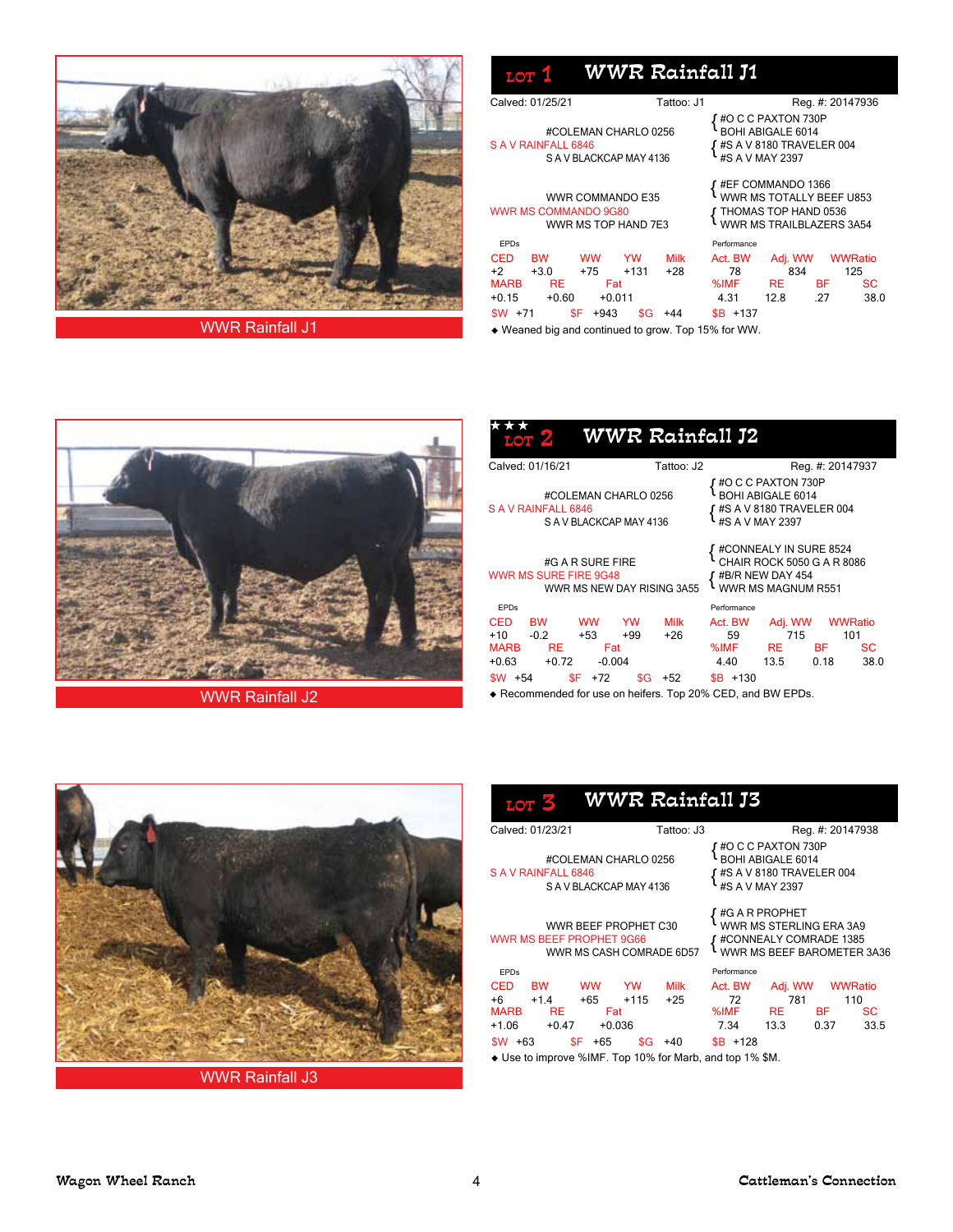### WWR Rainfall J4

★★

| Calved: 01/29/21                                                                                                                                                                              | Tattoo: J4                                                  |                                                                   |                               | Reg. #: 20147939  |                                           |
|-----------------------------------------------------------------------------------------------------------------------------------------------------------------------------------------------|-------------------------------------------------------------|-------------------------------------------------------------------|-------------------------------|-------------------|-------------------------------------------|
| #COLEMAN CHARLO 0256<br>S A V RAINFALL 6846<br>SAV BLACKCAP MAY 4136                                                                                                                          |                                                             | #O C C PAXTON 730P<br><b>BOHI ABIGALE 6014</b><br>#S A V MAY 2397 | #S A V 8180 TRAVELER 004      |                   |                                           |
| #S A V FINAL ANSWER 0035<br>EURO REEKA OF CONANGA 3539<br>#CONNEALY ANSWER 71<br><b>WWR MS ANSWER 7E22</b><br>#S S OBJECTIVE T510 0T26<br>WWR MS P3 CERES S641<br>#WWR MS NICE OBJECTIVE W913 |                                                             |                                                                   |                               |                   |                                           |
| <b>EPDs</b>                                                                                                                                                                                   |                                                             | Performance                                                       |                               |                   |                                           |
| <b>CED</b><br><b>BW</b><br><b>WW</b><br>+8<br>$+1.3$<br>$+48$<br><b>MARB</b><br><b>RE</b><br>$+0.45$<br>$+0.43$                                                                               | <b>YW</b><br><b>Milk</b><br>+89<br>$+23$<br>Fat<br>$+0.009$ | Act. BW<br>69<br>%IMF<br>4.04                                     | Adj. WW<br>625<br>RE.<br>12.4 | <b>BF</b><br>0.23 | <b>WWRatio</b><br>88<br><b>SC</b><br>37.0 |
| \$F<br>\$W .<br>$+59$<br>$+44$                                                                                                                                                                | \$G<br>$+40$                                                | $$B +99$                                                          |                               |                   |                                           |



#### WWR Rainfall J5 ★★

|                             | Performance                                                                            |                    |                 |                                                                                                                                                                                                                                               |
|-----------------------------|----------------------------------------------------------------------------------------|--------------------|-----------------|-----------------------------------------------------------------------------------------------------------------------------------------------------------------------------------------------------------------------------------------------|
| <b>Milk</b><br>$+22$<br>+50 | Act. BW<br>58<br>%IMF<br>5.97<br>$SB + 119$                                            | 651<br>RE.<br>12.4 | BF.<br>0.34     | <b>SC</b><br>35.5                                                                                                                                                                                                                             |
|                             | #COLEMAN CHARLO 0256<br>SAV BLACKCAP MAY 4136<br>#WWR MS ALL WORK 4B28<br>$+118$<br>SG | Tattoo: J5         | #S A V MAY 2397 | Reg. #: 20147940<br>#O C C PAXTON 730P<br>BOHI ABIGALE 6014<br>$\int$ #S A V 8180 TRAVELER 004<br>#CONNEALY RIGHT ANSWER 746<br>JACKIE LASS 032 OF TRIPP<br>BALDRIDGE WORKHORSE W74<br>WWR MS NEW DAY RISING 2Z34<br>WWRatio<br>Adj. WW<br>98 |



WWR Rainfall J5

| <b>LOT</b>                        | e                         |                                                                           |                     |                      | <b>WWR Rainfall J6</b>        |                                                                                               |                   |                              |
|-----------------------------------|---------------------------|---------------------------------------------------------------------------|---------------------|----------------------|-------------------------------|-----------------------------------------------------------------------------------------------|-------------------|------------------------------|
|                                   | Calved: 01/25/21          |                                                                           |                     | Tattoo: J6           |                               |                                                                                               |                   | Reg. #: 20147941             |
|                                   | S A V RAINFALL 6846       | #COLEMAN CHARLO 0256<br>SAV BLACKCAP MAY 4136                             |                     |                      |                               | #O C C PAXTON 730P<br><b>BOHI ABIGALE 6014</b><br>#S A V 8180 TRAVELER 004<br>#S A V MAY 2397 |                   |                              |
|                                   |                           | THOMAS TOP HAND 0536<br>WWR MS TOP HAND 9G1<br>WWR MS NEW DAY RISING 1Y25 |                     |                      |                               | #S A V BISMARCK 5682<br>THOMAS RUBY ERICA 8293<br>#B/R NEW DAY 454<br>WWR MS MAGNUM R551      |                   |                              |
| <b>FPDs</b>                       |                           |                                                                           |                     |                      | Performance                   |                                                                                               |                   |                              |
| <b>CED</b><br>$+8$<br><b>MARB</b> | <b>BW</b><br>$+0.2$<br>RE | <b>WW</b><br>+58<br>Fat                                                   | <b>YW</b><br>$+104$ | <b>Milk</b><br>$+24$ | Act. BW<br>70<br>%IMF<br>6.67 | Adj. WW<br>659<br>-RE<br>12.8                                                                 | <b>BF</b><br>0.23 | WWRatio<br>100<br>SС<br>38.0 |
| $$W + 57$                         |                           | \$F<br>+84                                                                | \$G                 |                      | \$B                           |                                                                                               |                   |                              |
|                                   | ◆ %IMF improver.          |                                                                           |                     |                      |                               |                                                                                               |                   |                              |



WWR Rainfall J6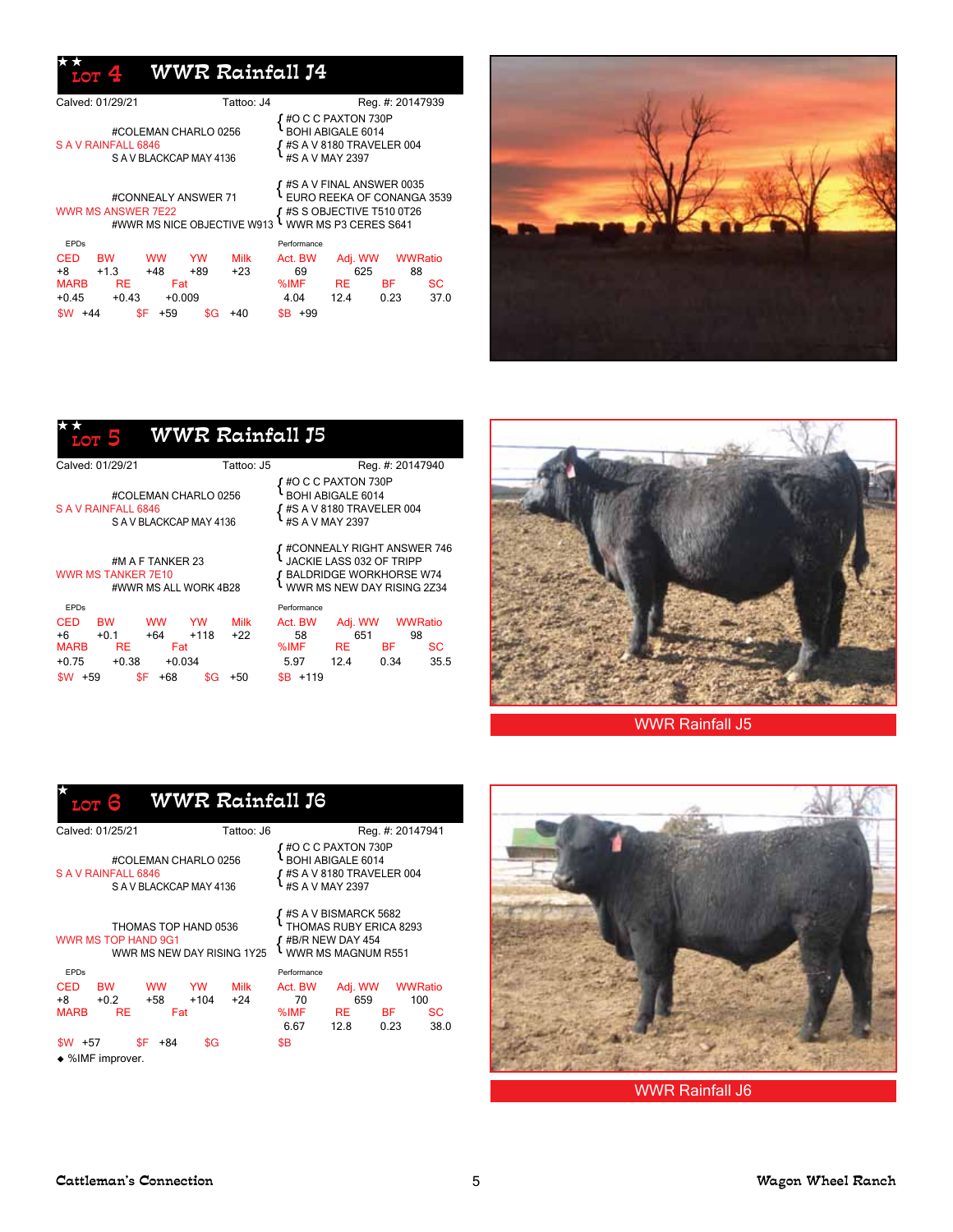

WWR Ashland J7

| <b>Top W</b>                            | <b>WWR Ashland J7</b>                                  |                      |                       |                                                                                                          |                       |      |
|-----------------------------------------|--------------------------------------------------------|----------------------|-----------------------|----------------------------------------------------------------------------------------------------------|-----------------------|------|
| Calved: 01/28/21                        |                                                        | Tattoo: J7           |                       |                                                                                                          | Reg. #: 20147942      |      |
| <b>GARASHLAND</b>                       | G A R EARLY BIRD<br>CHAIR ROCK AMBUSH 1018             |                      | <b>G A R DAYLIGHT</b> | A R PROGRESS 830<br>{ #B/R AMBUSH 28<br>{ G A R YIELD GRADE N366                                         |                       |      |
| #WWR MS ALL WORK 6D23                   | <b>BALDRIDGE WORKHORSE W74</b><br>WWR MS ONE REGIS 4B2 |                      |                       | #GAR-EGL PROTEGE<br><b>BALDRIDGE MAVERICK T43</b><br>f #COLEMAN REGIS 904<br>I WWR MS BIG WHEEL 878 U814 |                       |      |
| <b>FPDs</b>                             |                                                        |                      | Performance           |                                                                                                          |                       |      |
| <b>CED</b><br><b>BW</b><br>+8<br>$+1.6$ | <b>WW</b><br><b>YW</b><br>$+76$<br>$+132$              | <b>Milk</b><br>$+23$ | Act. BW<br>71         | Adj. WW<br>740                                                                                           | <b>WWRatio</b><br>111 |      |
| <b>MARB</b><br>RE.                      | Fat                                                    |                      | %IMF                  | <b>RE</b>                                                                                                | <b>BF</b>             | SC   |
| $+0.78$<br>$+1.07$                      | $-0.033$                                               |                      | 4.99                  | 15.7                                                                                                     | 0.21                  | 36.0 |
| \$W.<br>$+70$                           | \$F.<br>+99                                            | +66<br>\$G           | $SB + 164$            |                                                                                                          |                       |      |

Scanned well, will improve IMF and RE. Top 4% for REA.

大



WWR Ashland J8

| L OT                                                                               | WWR Ashland J8                                        |                      |            |                                                    |                                                                                            |                   |                                     |
|------------------------------------------------------------------------------------|-------------------------------------------------------|----------------------|------------|----------------------------------------------------|--------------------------------------------------------------------------------------------|-------------------|-------------------------------------|
| Calved: 02/02/21                                                                   |                                                       |                      | Tattoo: J8 |                                                    |                                                                                            | Reg. #: 20147943  |                                     |
| G A R ASHLAND                                                                      | <b>GAREARLY BIRD</b><br>CHAIR ROCK AMBUSH 1018        |                      |            | $\mathop{{\mathfrak {l}}}\nolimits$ G A R DAYLIGHT | G A R PROGRESS 830<br>#B/R AMBUSH 28<br>G A R YIELD GRADE N366                             |                   |                                     |
| WWR MS NEW 2U66 5C36                                                               | #SUMMITCREST FOCUS 2U66<br>WWR MS S36 ELITE BEEF S656 |                      |            |                                                    | #MYTTY IN FOCUS<br>SUMMITCREST ELBA 1M17<br>S A STOCKMAN 1658<br>WWR MS HEART FORTUNE 9014 |                   |                                     |
| <b>EPDs</b>                                                                        |                                                       |                      |            | Performance                                        |                                                                                            |                   |                                     |
| CED<br><b>BW</b><br>$+8$<br>$+1.8$<br><b>MARB</b><br><b>RE</b><br>+0.62<br>$+0.82$ | <b>WW</b><br>YW<br>$+110$<br>$+63$<br>Fat<br>$+0.003$ | <b>Milk</b><br>$+26$ |            | Act. BW<br>82<br>%IMF<br>4.31                      | Adj. WW<br>714<br><b>RE</b><br>15.3                                                        | <b>BF</b><br>0.18 | <b>WWRatio</b><br>107<br>SС<br>41.0 |
| \$W<br>+64                                                                         | \$F.<br>+78                                           | \$G<br>+53           |            | $$B + 130$                                         |                                                                                            |                   |                                     |



WWR Ashland J9

| WWR Ashland J9<br>LOT                                                                                                                                                                                                                                                       |                                                                                                                                                                   |  |  |  |  |  |  |  |
|-----------------------------------------------------------------------------------------------------------------------------------------------------------------------------------------------------------------------------------------------------------------------------|-------------------------------------------------------------------------------------------------------------------------------------------------------------------|--|--|--|--|--|--|--|
| Calved: 01/25/21<br>Tattoo: J9                                                                                                                                                                                                                                              | Reg. #: 20147944                                                                                                                                                  |  |  |  |  |  |  |  |
| G A R EARLY BIRD<br><b>G A R ASHLAND</b><br>CHAIR ROCK AMBUSH 1018                                                                                                                                                                                                          | G A R DAYLIGHT<br>G A R PROGRESS 830<br>#B/R AMBUSH 28<br>G A R YIELD GRADE N366                                                                                  |  |  |  |  |  |  |  |
| #CONNEALY CAPITALIST 028<br><b>WWR MS CAPITALIST 7E31</b><br>WWR MS TRAILBLAZERS 0X25                                                                                                                                                                                       | #S A V FINAL ANSWER 0035<br>PRIDES PITA OF CONANGA 8821<br><b>B/R TRAILBLAZER 496</b><br>WWR MS 029 P26                                                           |  |  |  |  |  |  |  |
| <b>FPDs</b><br>CED.<br><b>BW</b><br><b>WW</b><br><b>YW</b><br>Milk<br>$+10$<br>$+1.0$<br>$+106$<br>$+60$<br>$+22$<br><b>MARB</b><br><b>RE</b><br>Fat<br>+0.64<br>$+0.98$<br>$-0.016$<br>\$F.<br>$$W + 56$<br>$+79$<br>\$G<br>$+57$<br>◆ Top 20% for CED, and top 10% for RE | Performance<br>Act. BW<br>Adj. WW<br><b>WWRatio</b><br>651<br>73<br>98<br>%IMF<br>RE <b>No.</b><br>BF.<br><b>SC</b><br>33.0<br>3.99<br>16.0<br>0.19<br>$$B + 136$ |  |  |  |  |  |  |  |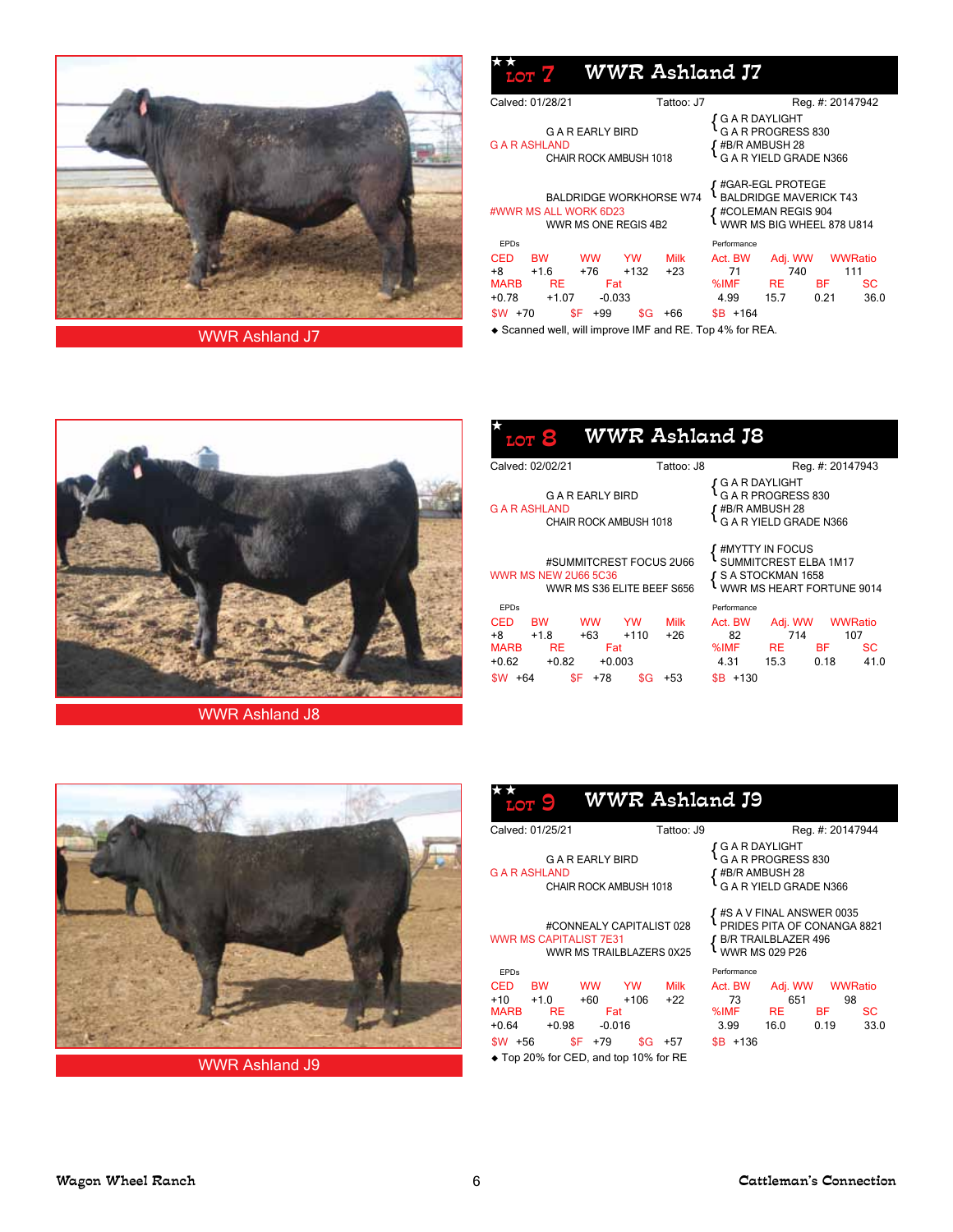## $\star$   $_{\tt LOT}$  10 WWR Ashland J10

| Calved: 01/31/21                                                | Tattoo: J10                  | Reg. #: 20147945                                                                              |
|-----------------------------------------------------------------|------------------------------|-----------------------------------------------------------------------------------------------|
| G A R EARLY BIRD<br><b>GARASHLAND</b><br>CHAIR ROCK AMBUSH 1018 |                              | G A R DAYLIGHT<br>G A R PROGRESS 830<br>#B/R AMBUSH 28<br>G A R YIELD GRADE N366              |
| #HOOVER DAM<br>WWR MS HOOVER DAM 7E54<br>WWR MS NEW MENTOR 2Z31 |                              | #SYDGEN C C & 7<br>#ERICA OF ELLSTON C124<br>#CONNEALY MENTOR 7374<br>WWR MS FORMAL DATE 0X26 |
| <b>EPDs</b>                                                     | Performance                  |                                                                                               |
| CED.<br><b>BW</b><br><b>WW</b>                                  | <b>Milk</b><br>Act. BW<br>YW | <b>WWRatio</b><br>Adj. WW                                                                     |
| $+9$<br>$+1.2$<br>$+64$                                         | $+116$<br>$+21$<br>76        | 647<br>97                                                                                     |
| <b>MARB</b><br>RE.<br>Fat                                       | %IMF                         | SC<br>RE.<br>BF                                                                               |
| $+0.71$<br>$+0.99$<br>$-0.018$                                  | 4.02                         | 37.5<br>.21<br>14.8                                                                           |
| \$F<br>$SW + 57$<br>$+94$                                       | $SB + 154$<br>+60<br>\$G     |                                                                                               |
| $\bullet$ Top 10% for RE.                                       |                              |                                                                                               |

| <b>LOT 15</b>               | <b>WWR Tahoe J13</b>                               |        |             |             |                                                                                                            |                  |                |
|-----------------------------|----------------------------------------------------|--------|-------------|-------------|------------------------------------------------------------------------------------------------------------|------------------|----------------|
| Calved: 01/24/21            |                                                    |        | Tattoo: J13 |             |                                                                                                            | Reg. #: 20147948 |                |
| #TEHAMA TAHOE B767          | TEHAMA UPWARD Y238<br>TEHAMA MARY BLACKBIRD Y684   |        |             |             | #SITZ UPWARD 307R<br>TEHAMA ELITE BLACKBIRD T735<br>#S A V FINAL ANSWER 0035<br>TEHAMA MARY BLACKBIRD T073 |                  |                |
| <b>WWR MS NEW 2U66 4B13</b> | #SUMMITCREST FOCUS 2U66<br>WWR MS POWER TREND R548 |        |             |             | #MYTTY IN FOCUS<br>SUMMITCREST ELBA 1M17<br>#PERRY POWER DESIGN 715<br><b>WWR MS SC 787 N58</b>            |                  |                |
| <b>EPDs</b>                 |                                                    |        |             | Performance |                                                                                                            |                  |                |
| <b>CED</b><br><b>BW</b>     | YW<br><b>WW</b>                                    |        | <b>Milk</b> | Act. BW     | Adj. WW                                                                                                    |                  | <b>WWRatio</b> |
| +9<br>$+0.3$                | +66                                                | $+112$ | $+30$       | 75          | 715                                                                                                        |                  | 108            |
| <b>MARB</b><br>RE.          | Fat                                                |        |             | %IMF        | RE.                                                                                                        | <b>BF</b>        | SС             |
| $+0.55$<br>$+0.56$          | $+0.011$                                           |        |             | 4.15        | 11.0                                                                                                       | 0.16             | 32.0           |
| $$W + 73$                   | \$F.<br>$+83$                                      | \$G    | +45         | $$B + 129$  |                                                                                                            |                  |                |

**A 200** 

| WWR Ashland J11<br><b>LOT 14</b>                                                         |                     |                                  |                                                                                            |                    |                   |                                         |
|------------------------------------------------------------------------------------------|---------------------|----------------------------------|--------------------------------------------------------------------------------------------|--------------------|-------------------|-----------------------------------------|
| Calved: 01/26/21                                                                         | Tattoo: J11         |                                  |                                                                                            | Reg. #: 20147946   |                   | Cal                                     |
| <b>GAREARLY BIRD</b><br>G A R ASHLAND<br>CHAIR ROCK AMBUSH 1018                          |                     | {GARDAYLIGHT<br>GARPROGRESS 830  | #B/R AMBUSH 28<br><b>G A R YIELD GRADE N366</b>                                            |                    |                   | #TE                                     |
| #HOOVER DAM<br>WWR MS HOOVER DAM 7E52<br>WWR MS NEW DAY RISING 2Z23                      |                     |                                  | #SYDGEN C C & 7<br>#ERICA OF ELLSTON C124<br>#B/R NEW DAY 454<br>WWR MS REGENCY HEART L078 |                    |                   | <b>WW</b>                               |
| <b>EPDs</b>                                                                              |                     | Performance                      |                                                                                            |                    |                   | EI                                      |
| CED BW<br><b>WW</b><br>$+5$ $+2.5$<br>+65<br>MARB RE<br>Fat<br>$+0.94 +0.77$<br>$+0.004$ | YW Milk<br>+117 +21 | Act. BW<br>82<br>%IMF RE<br>5.76 | Adj. WW WWRatio<br>640<br>13.2                                                             | 96<br>BF .<br>0.23 | <b>SC</b><br>37.5 | <b>CE</b><br>$+8$<br><b>MA</b><br>$+0.$ |
| $$W + 54$<br>$F + 88$<br>\$G                                                             | $+66$               | $$B + 153$                       |                                                                                            |                    |                   | \$W                                     |
| ◆ Top 15% for Marb.                                                                      |                     |                                  |                                                                                            |                    |                   |                                         |

| <b>WWR Tahoe J14</b><br><b>LOT 14</b>                                            |                                                  |                     |                    |                               |                                                                     |                  |                                                                                                            |  |  |
|----------------------------------------------------------------------------------|--------------------------------------------------|---------------------|--------------------|-------------------------------|---------------------------------------------------------------------|------------------|------------------------------------------------------------------------------------------------------------|--|--|
| Calved: 02/03/21                                                                 |                                                  |                     | Tattoo: J14        |                               |                                                                     |                  | Reg. #: 20147949                                                                                           |  |  |
| #TEHAMA TAHOE B767                                                               | TEHAMA UPWARD Y238<br>TEHAMA MARY BLACKBIRD Y684 |                     |                    |                               |                                                                     |                  | #SITZ UPWARD 307R<br>TEHAMA ELITE BLACKBIRD T735<br>#S A V FINAL ANSWER 0035<br>TEHAMA MARY BLACKBIRD T073 |  |  |
| WWR MS NEW DAY RISING 3A1K                                                       | #B/R NEW DAY 454<br>WWR MS BOLD IMAGE 0XK2       |                     |                    | <b>B/R RUBY 1224</b>          | #BOYD NEW DAY 8005<br>#HA IMAGE MAKER 0415<br>WWR MS HULK MAX L080K |                  |                                                                                                            |  |  |
| <b>FPDs</b>                                                                      |                                                  |                     |                    | Performance                   |                                                                     |                  |                                                                                                            |  |  |
| <b>CED</b><br><b>BW</b><br>$+8$<br>$+0.8$<br><b>MARB</b><br>RE.<br>$+0.63 +0.77$ | <b>WW</b><br>+65<br>Fat<br>$+0.009$              | <b>YW</b><br>$+116$ | <b>Milk</b><br>+28 | Act. BW<br>71<br>%IMF<br>4.77 | Adj. WW<br>701<br>RE <b>No.</b><br>13.4                             | <b>BF</b><br>.24 | <b>WWRatio</b><br>105<br><b>SC</b><br>37.0                                                                 |  |  |
| \$W<br>\$F<br>$+71$                                                              | $+86$                                            | \$G                 | $+52$              | $SB + 138$                    |                                                                     |                  |                                                                                                            |  |  |

#### $_{\rm T}$  12 WWR Ashland J12 ★★

| Calved: 02/09/21                                                                    | Tattoo: J12<br>Reg. #: 20147947 |                                                                                                 |  |  |  |
|-------------------------------------------------------------------------------------|---------------------------------|-------------------------------------------------------------------------------------------------|--|--|--|
| G A R EARLY BIRD<br><b>G A R ASHLAND</b><br>CHAIR ROCK AMBUSH 1018                  |                                 | G A R DAYLIGHT<br>G A R PROGRESS 830<br>#B/R AMBUSH 28<br>G A R YIFLD GRADE N366                |  |  |  |
| R B BAROMETER 9721<br><b>WWR MS BEEF BAROMETER 4B39</b><br>WWR MS POWERED BEEF 2Z13 |                                 | #WOODHILL MAINLINE<br>CHERRY CRK BLACKCAP 721<br>WWR ALL POWERED X37<br><b>WWR MS SC787 M54</b> |  |  |  |
| <b>EPDs</b>                                                                         | Performance                     |                                                                                                 |  |  |  |
| <b>BW</b><br>CED<br><b>WW</b><br>YW                                                 | Milk<br>Act. BW                 | <b>WWRatio</b><br>Adj. WW                                                                       |  |  |  |
| +9<br>$+0.7$<br>$+57$<br>+103                                                       | 77<br>$+22$                     | 605<br>91                                                                                       |  |  |  |
| <b>MARB</b><br><b>RE</b><br>Fat<br>$+0.82$<br>$+0.85$<br>$-0.023$                   | %IMF<br>4.70                    | ВF<br>RE.<br>SC<br>37 O<br>13.9<br>0.19                                                         |  |  |  |
| \$F<br>$SW + 54$<br>+84<br>◆ W                                                      | $+148$<br>\$G<br>+64<br>SB.     |                                                                                                 |  |  |  |



WWR Tahoe J14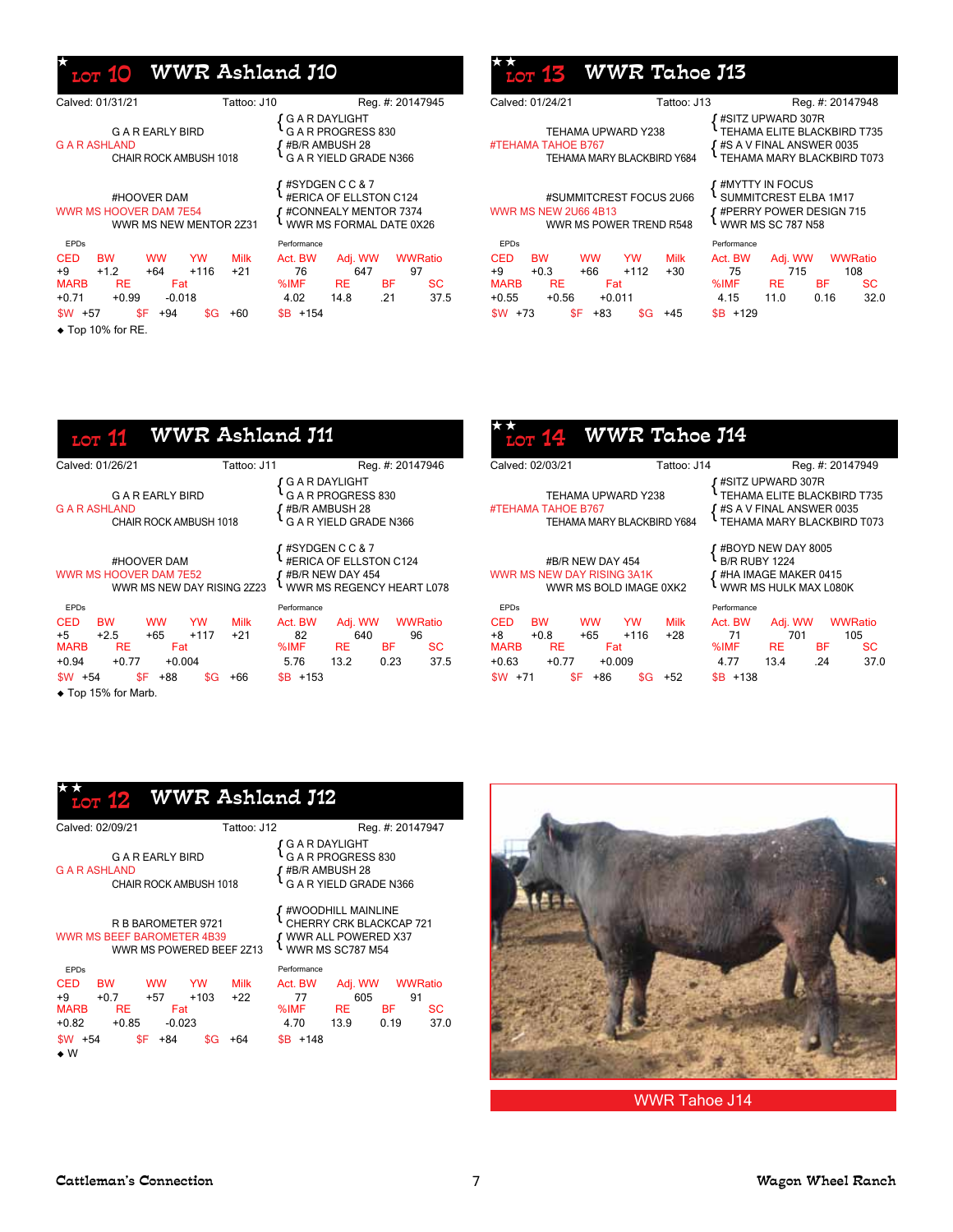#### WWR Tahoe J15 ★★★

| Calved: 02/05/21                                                                                                                      | Tattoo: J15                                                                                                | Reg. #: 20147950                                                                                                         |  |  |  |
|---------------------------------------------------------------------------------------------------------------------------------------|------------------------------------------------------------------------------------------------------------|--------------------------------------------------------------------------------------------------------------------------|--|--|--|
| TEHAMA UPWARD Y238<br>#TEHAMA TAHOE B767<br>TEHAMA MARY BLACKBIRD Y684                                                                | #SITZ UPWARD 307R<br>TEHAMA ELITE BLACKBIRD T735<br>#S A V FINAL ANSWER 0035<br>TEHAMA MARY BLACKBIRD T073 |                                                                                                                          |  |  |  |
| #W H S LIMELIGHT 64V<br><b>WWR MS IN LIMELIGHT 6D64</b><br>WWR MS BEEF FORUM 1Y24                                                     | #MYTTY IN FOCUS<br>#WHS PREDESTINED LASS 77T<br>QLC FORUM R367T<br>WWR MS SOLUTION U815                    |                                                                                                                          |  |  |  |
| <b>FPDs</b>                                                                                                                           |                                                                                                            | Performance                                                                                                              |  |  |  |
| <b>CED</b><br><b>BW</b><br>YW<br>ww<br>$+14$<br>$-1.9$<br>+59<br>$+104$<br><b>MARB</b><br>RE<br>Fat<br>$+0.92$<br>$+0.67$<br>$-0.019$ | Milk<br>$+29$                                                                                              | Act. BW<br><b>WWRatio</b><br>Adj. WW<br>99<br>658<br>58<br>%IMF<br>SC<br>ΒF<br><b>RE</b><br>14.3<br>38.0<br>4.21<br>0.18 |  |  |  |
| \$F<br>$+89$<br>\$W<br>+67                                                                                                            | +58<br>SG                                                                                                  | $SB + 147$                                                                                                               |  |  |  |

 Recommended for use on heifers. Calving ease and carcass. Top 4% for CED and BW. Top 10% for RE.



WWR MVP J18

| <b>WWR Tahoe J16</b><br><u>uon 16</u>                                         |                                                                                                            |
|-------------------------------------------------------------------------------|------------------------------------------------------------------------------------------------------------|
| Calved: 01/27/21                                                              | Tattoo: J16<br>Reg. #: 20147951                                                                            |
| TEHAMA UPWARD Y238<br>#TEHAMA TAHOE B767<br>TEHAMA MARY BLACKBIRD Y684        | #SITZ UPWARD 307R<br>TEHAMA ELITE BLACKBIRD T735<br>#S A V FINAL ANSWER 0035<br>TEHAMA MARY BLACKBIRD T073 |
| MCR HORIZON 081<br><b>WWR MS DAY HORIZON 5C19</b><br>#WWR MS FINAL ANSWER 1Y3 | #MCC DAYBREAK<br>MCR ANALYST DESIGN 199<br>SR FINAL ANSWER 9977<br>WWR MS P69 CONTINUITY S610              |
| <b>FPDs</b>                                                                   | Performance                                                                                                |
| <b>CED</b><br><b>BW</b><br><b>WW</b><br>YW<br><b>Milk</b>                     | Act. BW<br>Adj. WW<br><b>WWRatio</b>                                                                       |
| $+11 - 1.0$<br>$+52$<br>$+26$<br>$+93$<br><b>MARB</b><br>RE.<br>Fat           | 66<br>535<br>80<br>%IMF RE<br><b>BF</b><br>SС                                                              |
| $+0.55$<br>$+0.56$<br>$+0.013$                                                | 34.5<br>4.29<br>12.9<br>0.14                                                                               |
| $$W$ +56<br>\$F.<br>$+65$<br>\$G<br>+45                                       | $SB + 110$                                                                                                 |
| ◆ Recommended for use on heifers.                                             |                                                                                                            |

| WWR MYP J18<br><b>LOT 18</b>                                                            |                                                                                            |                                                                                                                   |                  |                  |      |
|-----------------------------------------------------------------------------------------|--------------------------------------------------------------------------------------------|-------------------------------------------------------------------------------------------------------------------|------------------|------------------|------|
| Calved: 01/24/21                                                                        | Tattoo: J18                                                                                |                                                                                                                   |                  | Reg. #: 20147953 |      |
| #BASIN PAYWEIGHT 1682<br><b>B/R MVP 5247</b><br>B/R BLOSSOM 3254                        | #BASIN PAYWEIGHT 006S<br>21AR O LASS 7017<br>B/R DESTINATION 7222-1148<br>B/R BLOSSOM 1102 |                                                                                                                   |                  |                  |      |
| #MOHNEN SUBSTANTIAL 272<br><b>WWR MS SUBSTANTIAL 7E36</b><br><b>WWR MS NEW 2U66 4B4</b> |                                                                                            | #BENFIELD SUBSTANCE 8506<br>MOHNEN GLYN MAWR ELBA 1758<br>#SUMMITCREST FOCUS 2U66<br>WWR MS COWBOY DIRECTION U836 |                  |                  |      |
| <b>EPDs</b>                                                                             |                                                                                            | Performance                                                                                                       |                  |                  |      |
| CED BW<br><b>WW</b><br><b>YW</b>                                                        | Milk                                                                                       | Act. BW                                                                                                           | Adj. WW          | WWRatio          |      |
| $+14$ $-1.2$<br>$+63$<br>$+110$<br><b>MARB</b><br>RE.<br>Fat                            | +28                                                                                        | 57<br>%IMF                                                                                                        | 692<br><b>RE</b> | 104<br><b>BF</b> | SС   |
| $+0.54$<br>$+0.57$<br>$+0.040$                                                          |                                                                                            | 4.88                                                                                                              | 14.6             | 0.34             | 37.5 |
| \$F  <br>$SW + 69$<br>$+85$<br>\$G                                                      | +37                                                                                        | $$B + 128$                                                                                                        |                  |                  |      |
| ◆ Recommended for use on heifers. Top 4% for CED and top 10% for BW.                    |                                                                                            |                                                                                                                   |                  |                  |      |

|                                                                                             | $\frac{1}{\text{LOT}}$ 17 WWR MYP J17 |                  |                       |             |                                                                                            |                                                                                                    |      |                |  |  |
|---------------------------------------------------------------------------------------------|---------------------------------------|------------------|-----------------------|-------------|--------------------------------------------------------------------------------------------|----------------------------------------------------------------------------------------------------|------|----------------|--|--|
|                                                                                             | Calved: 01/21/21                      |                  |                       | Tattoo: J17 |                                                                                            | Reg. #: 20147952                                                                                   |      |                |  |  |
| <b>B/R MVP 5247</b>                                                                         |                                       | B/R BLOSSOM 3254 | #BASIN PAYWEIGHT 1682 |             | #BASIN PAYWEIGHT 006S<br>21AR O LASS 7017<br>B/R DESTINATION 7222-1148<br>B/R BLOSSOM 1102 |                                                                                                    |      |                |  |  |
| <b>ROCK CREEK RANCHER 1495</b><br><b>WWR MS RANCHER 8F52</b><br><b>WWR MS NEW 2U66 4B13</b> |                                       |                  |                       |             |                                                                                            | #PA FULL POWER 1208<br>BAF FOREVER LADY 1080<br>#SUMMITCREST FOCUS 2U66<br>WWR MS POWER TREND R548 |      |                |  |  |
| <b>EPDs</b>                                                                                 |                                       |                  |                       |             | Performance                                                                                |                                                                                                    |      |                |  |  |
| <b>CED</b>                                                                                  | <b>BW</b>                             | <b>WW</b>        | YW                    | <b>Milk</b> | Act. BW                                                                                    | Adj. WW                                                                                            |      | <b>WWRatio</b> |  |  |
| $+17$                                                                                       | $-3.2$                                | $+60$            | $+106$                | $+31$       | 54                                                                                         | 718                                                                                                |      | 108            |  |  |
| <b>MARB</b>                                                                                 | RE                                    |                  | Fat                   |             | %IMF                                                                                       | RE.                                                                                                | BF   | SС             |  |  |
| $+0.75$                                                                                     | $+0.94$                               |                  | $-0.002$              | 5.74        | 17.1                                                                                       | 0.25                                                                                               | 38.5 |                |  |  |

 Recommended for use on heifers. Excellent calving ease and carcass. Top 1% CED and BW. Top 10% for RE. FULL DISCLOSER: This bull had an ocular dermoid removed from his left eye, give us a call to discuss details.

\$W +71 \$F +93 \$G +60 \$B +153



WWR MVP J17

 $\overline{1}$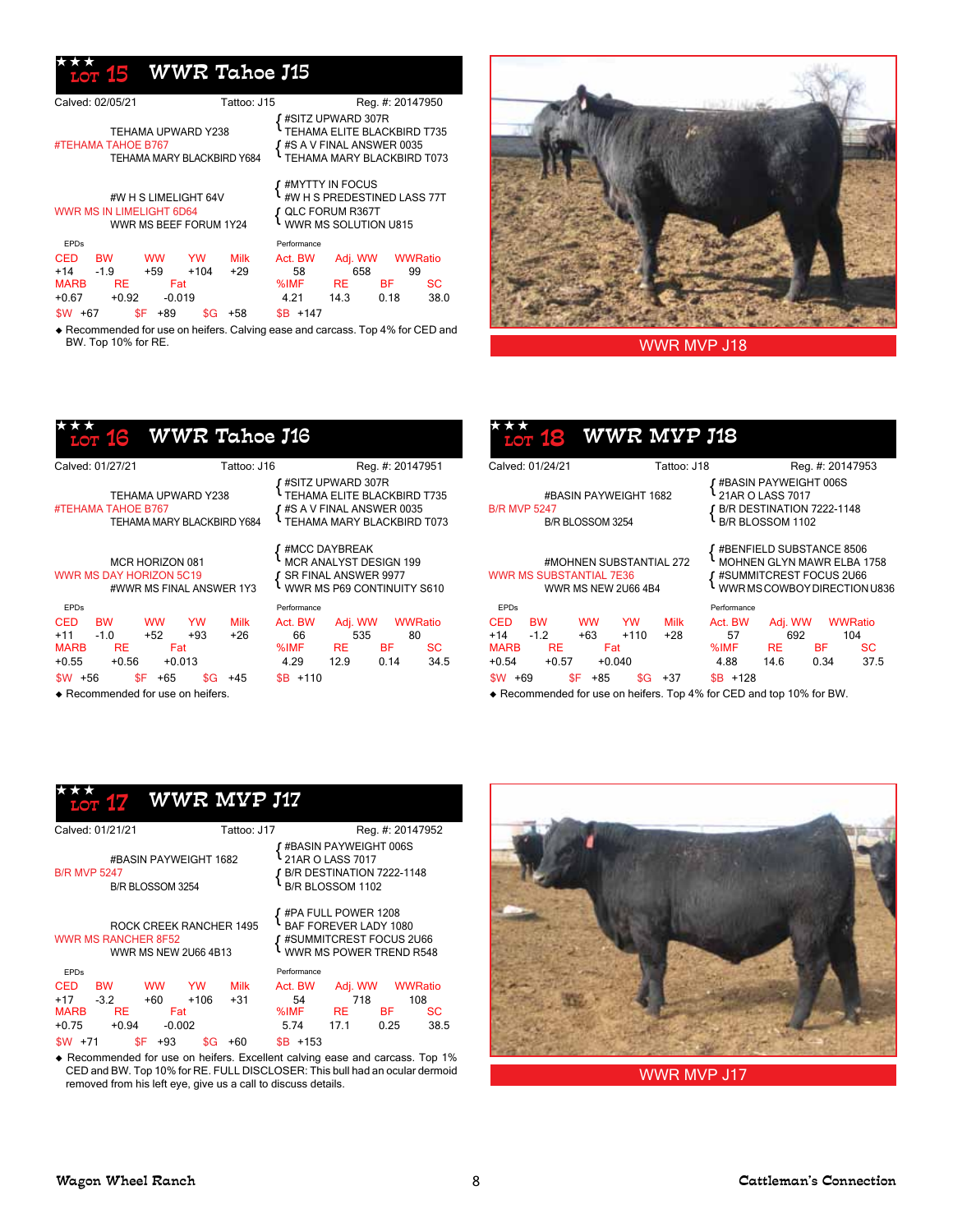#### WWR MVP J19 ★★★

| Calved: 02/05/21                                                                                                                                                                | Tattoo: J19                                                                                              | Reg. #: 20147954                                                                                                          |  |  |  |
|---------------------------------------------------------------------------------------------------------------------------------------------------------------------------------|----------------------------------------------------------------------------------------------------------|---------------------------------------------------------------------------------------------------------------------------|--|--|--|
| #BASIN PAYWEIGHT 1682<br><b>B/R MVP 5247</b><br>B/R BLOSSOM 3254                                                                                                                | #BASIN PAYWEIGHT 006S<br>21AR O LASS 7017<br>B/R DESTINATION 7222-1148<br>B/R BLOSSOM 1102               |                                                                                                                           |  |  |  |
| #CONNEALY COMRADE 1385<br><b>WWR MS CASH COMRADE 6D59</b><br>#WWR MS NICE OBJECTIVE W913                                                                                        | #CONNEALY CONSENSUS 7229<br>HAPPY GEE OF CONANGA 919<br>#S S OBJECTIVE T510 0T26<br>WWR MS P3 CERES S641 |                                                                                                                           |  |  |  |
| <b>EPDs</b>                                                                                                                                                                     |                                                                                                          | Performance                                                                                                               |  |  |  |
| CED<br>YW<br><b>BW</b><br><b>WW</b><br>$+15$<br>$-1.7$<br>$+52$<br>$+91$<br><b>MARB</b><br><b>RE</b><br>Fat<br>$+0.74$<br>$+0.65$<br>$+0.001$<br>\$F<br>+76<br>+60<br>\$G<br>sw | <b>Milk</b><br>$+28$<br>+56                                                                              | Act. BW<br>Adj. WW<br>WWRatio<br>621<br>58<br>93<br>%IMF<br>RE.<br>ВF<br>SС<br>36.0<br>5.84<br>13.8<br>0.16<br>$SB + 132$ |  |  |  |

Recommended for use on heifers. Top 2% for CED and top 5% for BW.

#### WWR MVP J21 { #Basin Payweight 006S B/R MVP 5247 **B/R DESTINATION 7222-1148**<br>B/D B/ OSSOM 3254 B*/D B*/ OSSOM 1102 #BASIN PAYWEIGHT 1682<br>B/R MVP 5247 Calved: 01/31/21 Tattoo: J21 Reg. #: 20147956 ★★

+0.42 +0.75 -0.019 3.90 13.6 .18 34.5

\$W +54 \$F +97 \$G +45 \$B +141

{ #connealy consensus 7229 { wwr ms hickok 8f4k #ha image maker 0415 B/R BLOSSOM 3254 **B/R BLOSSOM 1102** #mill bar hickok 7242 mill bar bemindful maid 6304 wwr ms bold image 0xk2 wwr ms hulk max l080k CED BW WW YW Milk Act. BW Adj. WW WWRatio +8 +1.8 +58 +106 +25 77 619 93 MARB RE Fat %IMF RE BF SC EPDs Performance

| <b>120</b>                                                                                                                             | ***<br>LOT 22 WWR Sure Fire J22                                                                                           |                                                  |                                                                                                                    |                   |
|----------------------------------------------------------------------------------------------------------------------------------------|---------------------------------------------------------------------------------------------------------------------------|--------------------------------------------------|--------------------------------------------------------------------------------------------------------------------|-------------------|
| Reg. #: 20147955                                                                                                                       | Calved: 01/25/21                                                                                                          | Tattoo: J22                                      | Reg. #: 20147957                                                                                                   |                   |
| ∫ #BASIN PAYWEIGHT 006S<br>21AR O LASS 7017<br>∫ B/R DESTINATION 7222-1148<br>B/R BLOSSOM 1102                                         | #CONNEALY IN SURE 8524<br>#G A R SURE FIRE<br>CHAIR ROCK 5050 G A R 8086                                                  |                                                  | #MYTTY IN FOCUS<br>ENTREENA OF CONANGA 657<br>#G A R NEW DESIGN 5050<br>CHAIR ROCK GRID MAKER 2107                 |                   |
| <b>∫ #EF COMPLEMENT 8088</b><br>RIVERBEND YOUNG LUCY W1470<br>$f$ #TC TOTAL 410<br>$\cdot$ WWR MS SC 787 N58                           | WWR MS FORTRESS 9G23<br>WWR MS NIAGARA 7E60                                                                               | #K C F BENNETT FORTRESS                          | #CONNEALY CONSENSUS<br>THOMAS PATRICIA 9705<br>#S S NIAGARA Z29<br>WWR MS 036 PRIME U824                           |                   |
| Performance                                                                                                                            | <b>EPDs</b>                                                                                                               |                                                  | Performance                                                                                                        |                   |
| Act. BW<br>Adj. WW<br><b>WWRatio</b><br>75<br>603<br>91<br>%IMF<br><b>BF</b><br><b>SC</b><br><b>RE</b><br>5.01<br>13.2<br>0.23<br>36.0 | <b>CED</b><br><b>BW</b><br><b>WW</b><br>$+12$<br>$+62$<br>$-0.4$<br><b>MARB</b><br><b>RE</b><br>Fat<br>$+1.06$<br>$+0.51$ | <b>Milk</b><br>YW<br>$+115$<br>$+27$<br>$+0.026$ | Act. BW<br><b>WWRatio</b><br>Adj. WW<br>684<br>58<br>103<br><b>RE</b><br>%IMF<br><b>BF</b><br>12.1<br>5.89<br>0.30 | <b>SC</b><br>37.5 |
| $SB + 141$                                                                                                                             | $$W$ +63<br>\$F  <br>$+92$                                                                                                | \$G<br>$+66$                                     | $$B + 158$                                                                                                         |                   |

 $\div\div\div$ 

W

 Recommended for use on heifers. Calving ease and carcass. Top 10% for CED and Marb. Top 20% for BW.

 $+158$ 



WWR MVP J20

|                                                                                                                                                                                                 |                                                                            |               |           |             | <u>Lor 23 WWR Emerald J23</u>                                  |                |                                                    |           |  |  |
|-------------------------------------------------------------------------------------------------------------------------------------------------------------------------------------------------|----------------------------------------------------------------------------|---------------|-----------|-------------|----------------------------------------------------------------|----------------|----------------------------------------------------|-----------|--|--|
|                                                                                                                                                                                                 | Calved: 01/28/21                                                           |               |           | Tattoo: J23 |                                                                |                | Reg. #: 20147958                                   |           |  |  |
| <b>{#CONNEALY CONFIDENCE 0100</b><br>LELBANNA OF CONANGA 1209<br>#CONNEALY CONFIDENCE PLUS<br><b>CONNEALY EMERALD</b><br>{CONNEALY ARMORY<br>JAZZY OF CONANGA 4660 860C<br>JACE OF CONANGA 6571 |                                                                            |               |           |             |                                                                |                |                                                    |           |  |  |
| WWR TOP BEEF D11<br>WWR MS TOP BEEF 8F67<br>WWR MS 036 PRIME 0X15                                                                                                                               |                                                                            |               |           |             | <b>{</b> B/R NEW DESIGN 036-0119<br>WWRMSCOWBOY DIRECTION U844 |                | THOMAS TOP HAND 0536<br>WWR MS NEW DAY RISING 1Y25 |           |  |  |
| <b>FPDs</b>                                                                                                                                                                                     |                                                                            |               |           |             | Performance                                                    |                |                                                    |           |  |  |
| <b>CED</b>                                                                                                                                                                                      | <b>BW</b>                                                                  | <b>WW</b>     | <b>YW</b> | <b>Milk</b> | Act. BW                                                        |                | Adj. WW WWRatio                                    |           |  |  |
| $+11$                                                                                                                                                                                           | $-0.8$                                                                     | $+60$         | $+110$    | +22         | 63                                                             | 654            |                                                    | 98        |  |  |
| <b>MARB</b>                                                                                                                                                                                     | RE                                                                         | Fat           |           |             | %IMF                                                           | RE <b>Note</b> | BF -                                               | <b>SC</b> |  |  |
|                                                                                                                                                                                                 | $+0.62 +0.78$                                                              | $-0.007$      |           |             | 4.38                                                           | 13.2           | 0.19                                               | 35.0      |  |  |
| \$W +57                                                                                                                                                                                         |                                                                            | \$F.<br>$+82$ | \$G       | $+53$       | $SB + 135$                                                     |                |                                                    |           |  |  |
|                                                                                                                                                                                                 | $\triangle$ - Recommended for use on beifers $\Box$ Ton 15% for CED and RW |               |           |             |                                                                |                |                                                    |           |  |  |

- Recommended for use on heifers. Top 15% for CED and BW.

## WWR MVP J20  ${B/RE}$ #BASIN PAYWEIGHT 1682 Calved: 01/29/21 Tattoo: J20 ★★

**B/R MVP 5247** B/R BLOSSOM 3254

#### #EF COMMANDO 1366 WWR MS COMMANDO 7E45 WWR MS TOTALLY BEEF 2Z7

| <b>EPDs</b>  |           |             |        |             | Performance |         |                |      |
|--------------|-----------|-------------|--------|-------------|-------------|---------|----------------|------|
| <b>CED</b>   | <b>BW</b> | ww          | YW     | <b>Milk</b> | Act. BW     | Adj. WW | <b>WWRatio</b> |      |
| $+8$         | $+1.8$    | $+58$       | $+106$ | $+25$       | 75          | 603     | 91             |      |
| <b>MARB</b>  | <b>RE</b> | Fat         |        |             | %IMF        | RE.     | ВF             | SC   |
| $+0.42$      | $+0.75$   | $-0.019$    |        |             | 5.01        | 13.2    | 0.23           | 36.0 |
| \$W<br>$+54$ |           | $+97$<br>SF | \$G -  | $+45$       | $SB + 141$  |         |                |      |

 $\triangleq$  - Scanned well, really grew after weaning.

Cattleman's Connection Wagon Wheel Ranch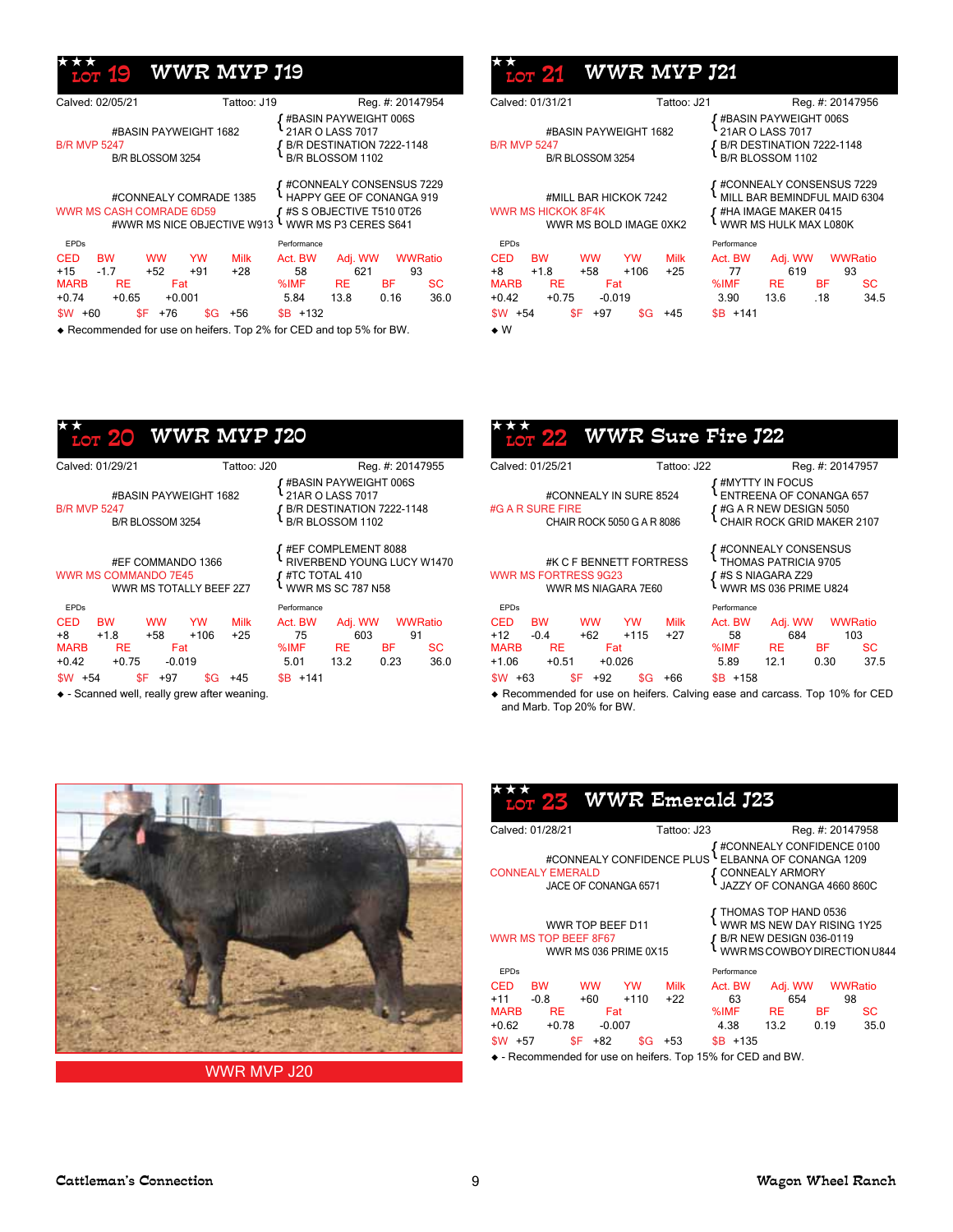#### WWR Emerald J24 ★★★

| Calved: 01/25/21                                                                                                                                                                         | Tattoo: J24                                                           | Reg. #: 20147959                                                                                                |  |  |  |  |
|------------------------------------------------------------------------------------------------------------------------------------------------------------------------------------------|-----------------------------------------------------------------------|-----------------------------------------------------------------------------------------------------------------|--|--|--|--|
| <b>CONNEALY EMERALD</b><br>JACE OF CONANGA 6571                                                                                                                                          | #CONNEALY CONFIDENCE PLUS                                             | #CONNEALY CONFIDENCE 0100<br>ELBANNA OF CONANGA 1209<br><b>{</b> CONNEALY ARMORY<br>LJAZZY OF CONANGA 4660 860C |  |  |  |  |
| #SAV FINAL ANSWER 0035<br>PRIDES PITA OF CONANGA 8821<br>#CONNEALY CAPITALIST 028<br><b>WWR MS CAPITALIST 7E27</b><br>SA NEUTRON 377-253<br>WWR MS M234 P19<br>WWR MS NEUTRON POWER W944 |                                                                       |                                                                                                                 |  |  |  |  |
| <b>FPDs</b>                                                                                                                                                                              | Performance                                                           |                                                                                                                 |  |  |  |  |
| <b>CED</b><br><b>WW</b><br>вw<br>$+8$<br>$-0.8$<br>$+60$<br><b>MARB</b><br><b>RE</b><br>Fat<br>$+0.62$<br>$+0.78$<br>$-0.007$                                                            | <b>Milk</b><br>YW<br>Act. BW<br>$+110$<br>$+22$<br>69<br>%IMF<br>3.76 | <b>WWRatio</b><br>Adj. WW<br>675<br>94<br><b>BF</b><br>SC<br>RE.<br>34.0<br>13.0<br>.23                         |  |  |  |  |
| \$F<br>$+82$<br>$+57$<br>\$W                                                                                                                                                             | $$B + 135$<br>\$G<br>+53                                              |                                                                                                                 |  |  |  |  |

Recommended for use on heifers.

Z



WWR Herdsman J26

| <u>lor 25</u> WWR Playbook J25                                                  |                |                                           |             |                                                           |                                                                                                    |                  |         |
|---------------------------------------------------------------------------------|----------------|-------------------------------------------|-------------|-----------------------------------------------------------|----------------------------------------------------------------------------------------------------|------------------|---------|
| Calved: 01/26/21                                                                |                |                                           | Tattoo: J25 |                                                           |                                                                                                    | Reg. #: 20147960 |         |
| #BASIN PAYWEIGHT 1682<br><b>TEX PLAYBOOK 5437</b><br>RITA 1C43 OF 9M26 COMPLETE |                | #BASIN PAYWEIGHT 006S<br>21AR O LASS 7017 |             | #SUMMITCREST COMPLETE 1P55<br>RITA 9M26 OF RITA 5F56 PRED |                                                                                                    |                  |         |
| KF KIOWA 6151<br>WWR MS KIOWA 9G42<br>WWR MS ALL WORK 6D15                      |                |                                           |             |                                                           | #CONNEALY COMRADE 1385<br>PLATTEMERE DAISY 404<br>BALDRIDGE WORKHORSE W74<br>WWR MS ONE REGIS 4B57 |                  |         |
| <b>EPDs</b>                                                                     |                |                                           |             | Performance                                               |                                                                                                    |                  |         |
| CED<br><b>BW</b>                                                                | <b>WW</b>      | YW                                        | <b>Milk</b> | Act. BW                                                   | Adj. WW                                                                                            |                  | WWRatio |
| $+12 - 1.4$                                                                     | +68            | $+117$                                    | +29         | 55                                                        | 712                                                                                                |                  | 107     |
| <b>MARB</b><br>RE                                                               | Fat            |                                           |             | %IMF                                                      | <b>RE</b>                                                                                          | <b>BF</b>        | SC      |
| $+0.99 +0.49$                                                                   | $+0.015$       |                                           |             | 8.44                                                      | 12.5                                                                                               | 0.14             | 32.0    |
| \$W<br>$+76$                                                                    | \$F  <br>$+95$ | \$G                                       | +64         | $$B + 159$                                                |                                                                                                    |                  |         |

 Recommended for use on heifers. Big %IMF. Top 10% for CED and BW. Top 15% for Marb.

| <b>LOT 26</b>                                                                                                                | WWR Herdsman J26                                                                                 |                                                                 |                                         |                   |                                     |
|------------------------------------------------------------------------------------------------------------------------------|--------------------------------------------------------------------------------------------------|-----------------------------------------------------------------|-----------------------------------------|-------------------|-------------------------------------|
| Calved: 02/08/21                                                                                                             | Tattoo: J26                                                                                      |                                                                 |                                         | Reg. #: 20147961  |                                     |
| #BASIN PAYWEIGHT 1682<br><b>BALDRIDGE HERDSMAN</b><br><b>BALDRIDGE ISABEL Y69</b>                                            | #BASIN PAYWEIGHT 006S<br>21AR O LASS 7017<br>#STYLES UPGRADE J59<br><b>BALDRIDGE ISABEL T935</b> |                                                                 |                                         |                   |                                     |
| #B/R NEW DAY 454<br>WWR MS NEW DAY RISING 3A16<br>WWR MS LEAD OFF 0X2                                                        | <b>B/R RUBY 1224</b>                                                                             | #BOYD NEW DAY 8005<br>#CONNEALY LEAD ON<br>WWR MISS HEADS UP N3 |                                         |                   |                                     |
| <b>FPDs</b>                                                                                                                  |                                                                                                  | Performance                                                     |                                         |                   |                                     |
| <b>CED</b><br><b>BW</b><br><b>WW</b><br>$+6$<br>$+1.0$<br>+59<br><b>MARB</b><br>RE.<br>Fat<br>$+0.46$<br>$+0.43$<br>$+0.020$ | <b>Milk</b><br><b>YW</b><br>$+108$<br>$+34$                                                      | Act. BW<br>75<br>%IMF<br>4.45                                   | Adj. WW<br>669<br>RE <b>No.</b><br>12.6 | <b>BF</b><br>0.32 | <b>WWRatio</b><br>101<br>SC<br>36.0 |
| \$F<br>\$W  <br>+69<br>$+77$                                                                                                 | \$G<br>+39                                                                                       | $SB + 116$                                                      |                                         |                   |                                     |



WWR Playbook J25

|                                                                              |           |                    |                    |               | LOT 27 WWR Herdsman J27                                                                                   |                          |                       |           |
|------------------------------------------------------------------------------|-----------|--------------------|--------------------|---------------|-----------------------------------------------------------------------------------------------------------|--------------------------|-----------------------|-----------|
| Calved: 02/10/21                                                             |           |                    |                    | Tattoo: J27   |                                                                                                           |                          | Reg. #: 20149724      |           |
| #BASIN PAYWEIGHT 1682<br><b>BALDRIDGE HERDSMAN</b><br>BALDRIDGE ISABEL Y69   |           |                    |                    |               | <b>f #BASIN PAYWEIGHT 006S</b><br>21AR O LASS 7017<br>#STYLES UPGRADE J59<br><b>BALDRIDGE ISABEL T935</b> |                          |                       |           |
| #B P F SPECIAL FOCUS 504<br><b>WWR MS FOCUS 2Z6</b><br>WWR MS 036 PRIME 0X15 |           |                    |                    |               | #MYTTY IN FOCUS<br>B P F BLACK CASH 341<br>B/R NEW DESIGN 036-0119                                        | WWRMSCOWBOYDIRECTIONU844 |                       |           |
| <b>FPDs</b>                                                                  |           |                    |                    |               | Performance                                                                                               |                          |                       |           |
| CED BW<br>$+10 - 0.5$<br><b>MARB</b>                                         | <b>RE</b> | ww<br>$+51$<br>Fat | <b>YW</b><br>$+94$ | Milk<br>$+33$ | Act. BW<br>70<br>%IMF RE BF                                                                               | 602                      | Adj. WW WWRatio<br>91 | <b>SC</b> |
| $+0.42 +0.53$                                                                |           | $+0.024$           |                    |               | 4.00                                                                                                      | 14.4                     | 0.23                  | 38.5      |
| $SW +61$                                                                     |           | $SF + 78$          | \$G                | +38           | $SB + 117$                                                                                                |                          |                       |           |
|                                                                              |           |                    |                    |               | $\triangle$ - Recommended for use on beifers Top 20% for CED and top 15% for RM                           |                          |                       |           |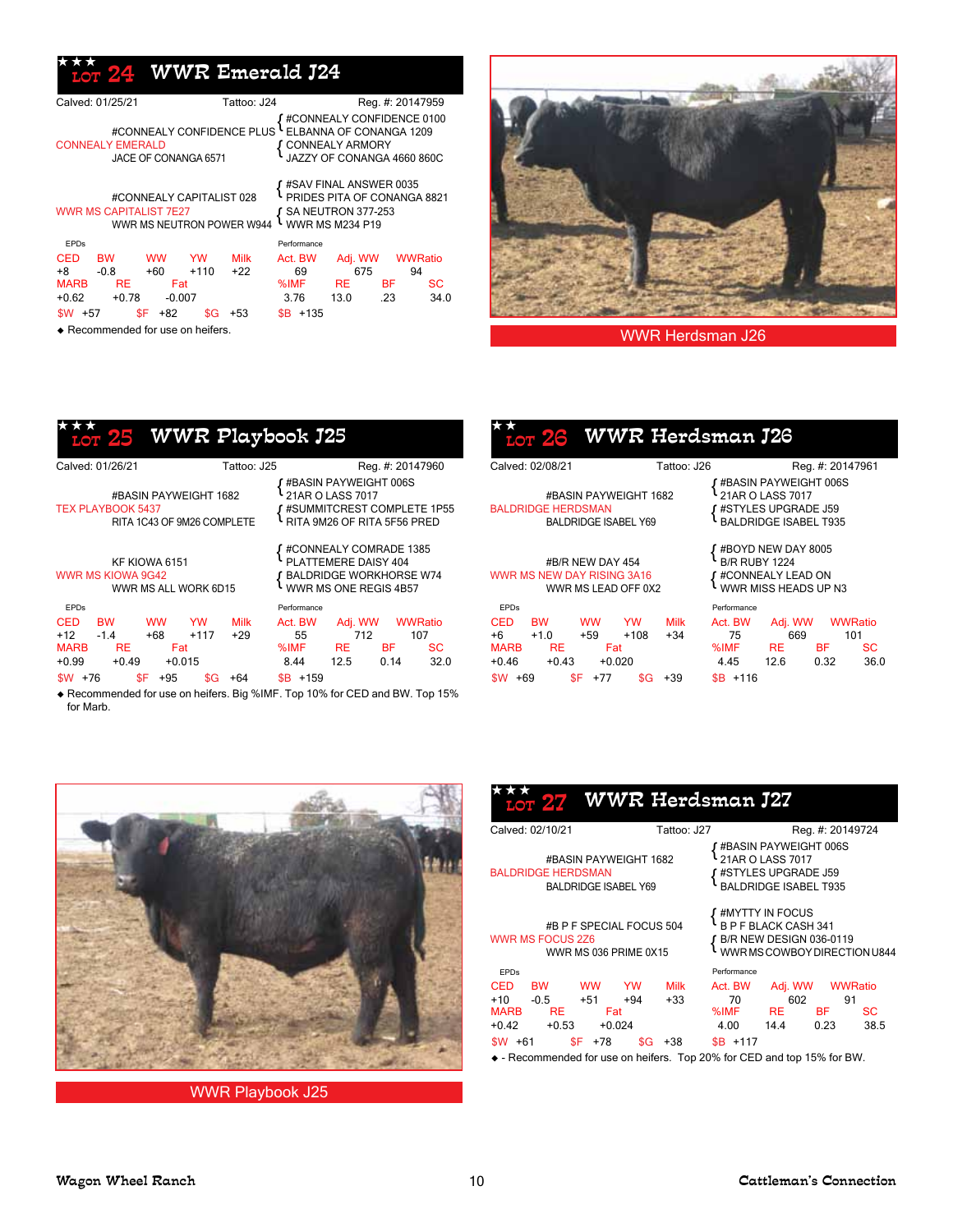

WWR Growth Fund J28

| <u>uon 30</u>                                                                   | <b>WWR Justified J30</b>                       |                      |                                      |                                                                                                 |                  |                             |
|---------------------------------------------------------------------------------|------------------------------------------------|----------------------|--------------------------------------|-------------------------------------------------------------------------------------------------|------------------|-----------------------------|
| Calved: 02/08/21                                                                |                                                | Tattoo: J30          |                                      |                                                                                                 | Reg. #: 20147964 |                             |
| #KG JUSTIFIED 3023                                                              | <b>CONNEALY JUDGMENT</b><br>KG MISS MAGIC 1443 |                      |                                      | #CONNEALY CONSENSUS 7229<br>#ENTRINE OF CONANGA 9876<br>#SITZ WISDOM 481T<br>KG MISS MAGIC 3528 |                  |                             |
| WWR MS BEEF FORUM 1Y24                                                          | <b>QLC FORUM R367T</b><br>WWR MS SOLUTION U815 |                      |                                      | <b>QLC LAGRAND FORUM</b><br>QLC 1407 ANN N229R<br>#G A R SOLUTION<br>WWR MS S36 ELITE BEEF S656 |                  |                             |
| <b>FPDs</b><br><b>CED</b><br><b>BW</b><br>$+12$<br>$-2.0$<br><b>MARB</b><br>RE. | YW<br><b>WW</b><br>$+52$<br>$+90$<br>Fat       | <b>Milk</b><br>$+28$ | Performance<br>Act. BW<br>61<br>%IMF | Adj. WW<br>695<br><b>RE</b>                                                                     | <b>BF</b>        | <b>WWRatio</b><br>105<br>SC |
| $+0.86$<br>$+0.53$<br>\$F<br>\$W<br>+60                                         | $+0.013$<br>$+70$<br>\$G                       | +59                  | 5.36<br>$SB + 129$                   | 14.6                                                                                            | 0.19             | 37.5                        |

Recommended for use on heifers. Ranks in the top 10% for CED and top 4% for BW.

| $\widehat{1\text{or 28}}$ WWR Growth Fund J28                  |                                                 |           |             |                                                 |      |                                                                         |                          |
|----------------------------------------------------------------|-------------------------------------------------|-----------|-------------|-------------------------------------------------|------|-------------------------------------------------------------------------|--------------------------|
| Calved: 02/07/21                                               |                                                 |           | Tattoo: J28 |                                                 |      | Reg. #: 20147962                                                        |                          |
| DEER VALLEY GROWTH FUND                                        | #BASIN PAYWEIGHT 1682<br>DEER VALLEY RITA 36113 |           |             | 21AR O LASS 7017<br>∫ #PLATTEMERE WEIGH UP K360 |      | f #BASIN PAYWEIGHT 006S<br>DEER VALLEY RITA 9457                        |                          |
| WWR MS TOTALLY BEEF 3A7                                        | #TC TOTAL 410<br>WWR MS DECATUR P3              |           |             | TC ERICA EILEEN 2047                            |      | #BON VIEW NEW DESIGN 208<br>S S DECATUR 55H<br>WWR MS 902K ULTIMATE M51 |                          |
| <b>EPDs</b>                                                    |                                                 |           |             | Performance                                     |      |                                                                         |                          |
| <b>CED</b><br><b>BW</b>                                        | <b>WW</b>                                       | <b>YW</b> | <b>Milk</b> | Act. BW                                         |      | Adj. WW WWRatio                                                         |                          |
| $+8$<br>$+0.2$<br><b>MARB</b><br><b>RE</b><br>+0.66<br>$+0.72$ | $+70$<br>Fat<br>-0.010                          | +129      | +27         | 72<br>%IMF RE<br>6.18                           | 14.1 | 704<br>BF -<br>0.19                                                     | 106<br><b>SC</b><br>37.5 |
| $SW +71$                                                       | $SF + 118$                                      | \$G       | +54         | $$B + 172$                                      |      |                                                                         |                          |

Good scanning bull that should add pounds at weaning.

| LOT 31 WWR Justified J31                                                                                                                                                                                |                                             |                                                                                                     |                                              |  |  |  |  |  |
|---------------------------------------------------------------------------------------------------------------------------------------------------------------------------------------------------------|---------------------------------------------|-----------------------------------------------------------------------------------------------------|----------------------------------------------|--|--|--|--|--|
| Calved: 02/12/21                                                                                                                                                                                        | Tattoo: J31                                 |                                                                                                     | Reg. #: 20147965                             |  |  |  |  |  |
| CONNEALY JUDGMENT<br>#KG JUSTIFIED 3023<br>KG MISS MAGIC 1443                                                                                                                                           |                                             | #CONNEALY CONSENSUS 7229<br>#ENTRINE OF CONANGA 9876<br>' #SITZ WISDOM 481T<br>∙ KG MISS MAGIC 3528 |                                              |  |  |  |  |  |
| #SUMMITCREST COMPLETE 1P55<br>SUMMITCREST HEIRESS 4S81<br>SUMMITCREST COMPLETE 3W33<br><b>WWR MS COMPLETE BEEF 1Y21</b><br>SANKEYS LAZER 609 OF 6N<br>WWR MS NEUTRON POWER S61<br>WWR MS LASER TAG W937 |                                             |                                                                                                     |                                              |  |  |  |  |  |
| <b>FPDs</b>                                                                                                                                                                                             |                                             | Performance                                                                                         |                                              |  |  |  |  |  |
| <b>CED</b><br><b>BW</b><br><b>WW</b><br>$+1.8$<br>$+1$<br>+66<br><b>MARB</b><br><b>RE</b><br>Fat<br>$+0.80$<br>$+0.68$<br>$+0.005$                                                                      | <b>Milk</b><br><b>YW</b><br>$+110$<br>$+25$ | Act. BW<br>Adj. WW<br>- 81<br>737<br><b>RE</b><br>%IMF<br>4.91<br>15.7                              | WWRatio<br>111<br>BF -<br>SC<br>0.16<br>39.0 |  |  |  |  |  |
| \$F<br>+65<br>+82<br>\$W.                                                                                                                                                                               | +58<br>SG                                   | $SB + 140$                                                                                          |                                              |  |  |  |  |  |

| <b>LOT 29</b>                   | WWR Crackerjack J29                              |             |                                 |         |                                                                        |                   |                        |
|---------------------------------|--------------------------------------------------|-------------|---------------------------------|---------|------------------------------------------------------------------------|-------------------|------------------------|
| Calved: 02/01/21                |                                                  | Tattoo: J29 |                                 |         | Reg. #: 20147963                                                       |                   | Сa                     |
| <b>MUSGRAVE CRACKERJACK</b>     | MUSGRAVE 316 STUNNER<br>MUSGRAVE RITO JET A649   |             | $\mathsf f$ LD CAPITALIST 316   |         | #MCATL BLACKBIRD 831-1378                                              |                   | #K                     |
| <b>WWR MS BEEF PROPHET 7E43</b> | WWR BEEF PROPHET C30<br>WWR MS TOTALLY BEEF 0X10 |             | #G A R PROPHET<br>#TC TOTAL 410 |         | WWR MS STERLING ERA 3A9<br>#IC TOTAL 4T0<br>WWR MS REGENCY MAC L33 N72 |                   | <b>WV</b>              |
| <b>EPDs</b>                     |                                                  |             | Performance                     |         |                                                                        |                   | E                      |
| CED BW                          | <b>WW</b><br><b>YW</b>                           | <b>Milk</b> | Act. BW                         | Adj. WW |                                                                        | WWRatio           | <b>CE</b>              |
| $+10 -0.7$                      | $+97$<br>+59                                     | $+24$       | 64                              | 648     |                                                                        | 97                | $+5$<br>M <sub>f</sub> |
| MARB RE<br>$+0.95 +0.28$        | Fat<br>$+0.038$                                  |             | %IMF RE BF<br>6.33              | 11.2    | 0.27                                                                   | <b>SC</b><br>38.0 | $+0$                   |
| $$W + 62$<br>\$F.               | $+61$<br>\$G                                     | +57         | $SB + 118$                      |         |                                                                        |                   | \$V                    |
|                                 |                                                  |             |                                 |         |                                                                        |                   |                        |

◆ Recommended for use on heifers. Top 20% for CED, top 15% for BW and top 15% for Marb.

| LOT 32 WWR Justified J32                                                             |                                                    |                    |                               |                                                                                                 |                                    |            |
|--------------------------------------------------------------------------------------|----------------------------------------------------|--------------------|-------------------------------|-------------------------------------------------------------------------------------------------|------------------------------------|------------|
| Calved: 02/04/21                                                                     |                                                    | Tattoo: J32        |                               |                                                                                                 | Reg. #: 20147966                   |            |
| #KG JUSTIFIED 3023                                                                   | <b>CONNEALY JUDGMENT</b><br>KG MISS MAGIC 1443     |                    |                               | #CONNEALY CONSENSUS 7229<br>#ENTRINE OF CONANGA 9876<br>#SITZ WISDOM 481T<br>KG MISS MAGIC 3528 |                                    |            |
| WWR MS TRAILBLAZERS 4B30                                                             | <b>B/R TRAILBLAZER 496</b><br>WWR MS MAGNUM R551   |                    | #B/R RUBY 073                 | #B/R DESTINATION 727-928<br>B/R MAGNUM 2172<br>WWR MS MAC HEART 0115                            |                                    |            |
| <b>FPDs</b>                                                                          |                                                    |                    | Performance                   |                                                                                                 |                                    |            |
| <b>CED</b><br><b>BW</b><br>$+5$<br>$+0.8$<br><b>MARB</b><br>RE<br>$+0.77$<br>$+0.49$ | <b>WW</b><br>YW<br>$+45$<br>+83<br>Fat<br>$+0.002$ | <b>Milk</b><br>+26 | Act. BW<br>72<br>%IMF<br>4.91 | Adj. WW<br>588<br><b>RE</b><br>13.9                                                             | WWRatio<br>88<br><b>BF</b><br>0.12 | SC<br>36.5 |
| \$F<br>\$W<br>+46                                                                    | +66<br>SG                                          | +49                | $SB + 121$                    |                                                                                                 |                                    |            |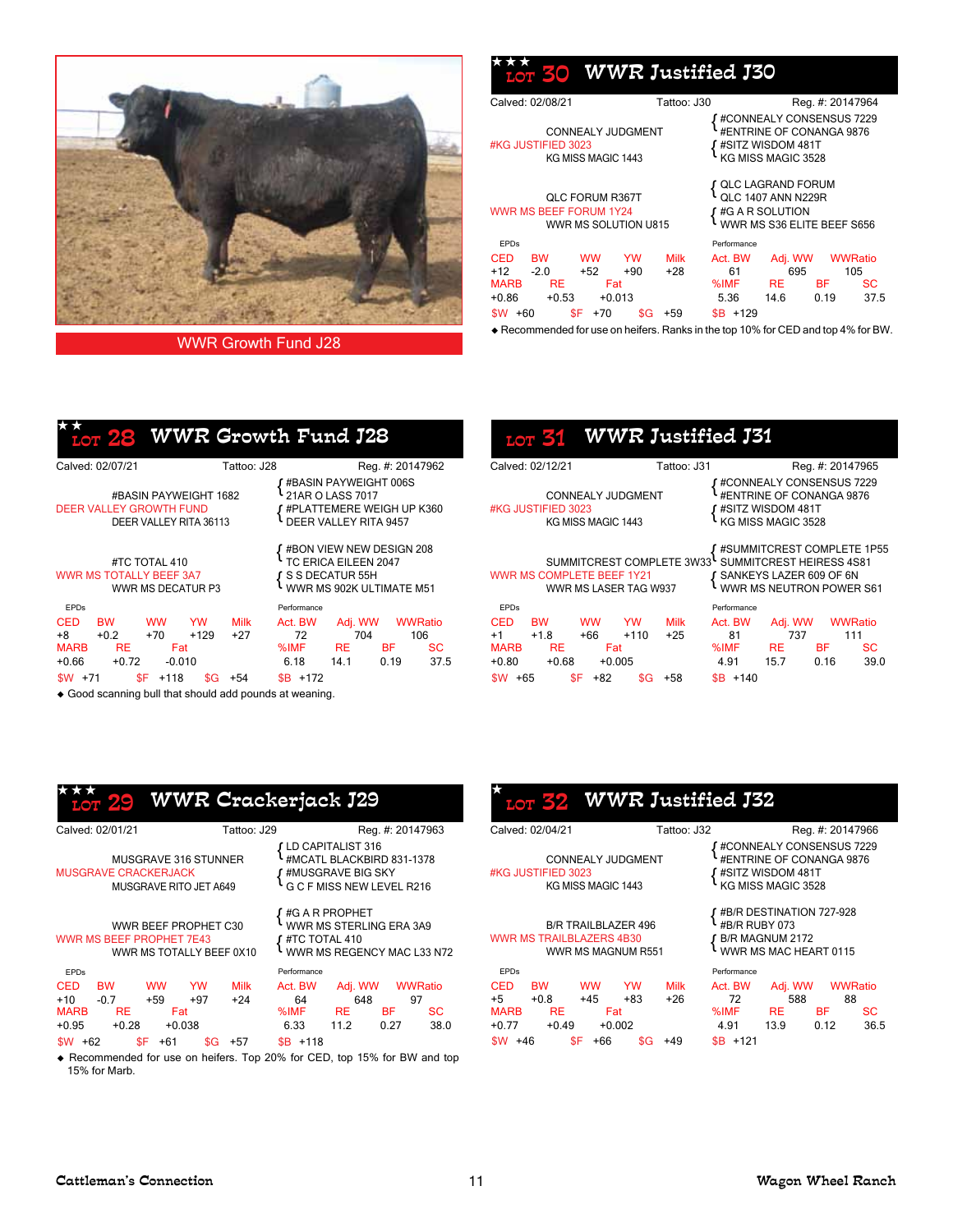## 33 WWR Justified J33

| Calved: 02/09/21                                                                                                            | Tattoo: J33          |                               |                                                                                                          | Reg. #: 20147967 |                                           |
|-----------------------------------------------------------------------------------------------------------------------------|----------------------|-------------------------------|----------------------------------------------------------------------------------------------------------|------------------|-------------------------------------------|
| <b>CONNEALY JUDGMENT</b><br>#KG JUSTIFIED 3023<br>KG MISS MAGIC 1443                                                        |                      |                               | #CONNEALY CONSENSUS 7229<br>#ENTRINE OF CONANGA 9876<br>#SITZ WISDOM 481T<br>KG MISS MAGIC 3528          |                  |                                           |
| #TC ABERDEEN 759<br><b>WWR MS ABERDEEN LAD 2Z33</b><br>WWR MS TRAILBLAZERS 0X30                                             |                      |                               | #C R A BEXTOR 872 5205 608<br>#TC BLACKBIRD 4034<br><b>B/R TRAILBLAZER 496</b><br>WWR MS FIRST CERES P62 |                  |                                           |
| <b>EPDs</b>                                                                                                                 |                      | Performance                   |                                                                                                          |                  |                                           |
| CED<br><b>BW</b><br>ww<br>YW<br>$+5$<br>$+14$<br>$+48$<br>+89<br><b>MARB</b><br>RE<br>Fat<br>$+1.05$<br>$+0.26$<br>$+0.060$ | <b>Milk</b><br>$+29$ | Act. BW<br>73<br>%IMF<br>6.59 | Adj. WW<br>600<br>RE<br>13.2                                                                             | ΒF<br>0.35       | <b>WWRatio</b><br>90<br><b>SC</b><br>36.0 |
| \$F<br>\$W .<br>$+63$<br>+52                                                                                                | +60<br>\$G           | $$B + 123$                    |                                                                                                          |                  |                                           |

%IMF improver. Top 10% of the breed for Marb.

|    |                                                                |                                                    |                  |                      | <b>WWR Good Book J36</b> |                       |                                                                                                           |                            |
|----|----------------------------------------------------------------|----------------------------------------------------|------------------|----------------------|--------------------------|-----------------------|-----------------------------------------------------------------------------------------------------------|----------------------------|
|    | Calved: 01/26/21                                               |                                                    |                  | Tattoo: J36          |                          |                       | Reg. #: 20147970                                                                                          |                            |
|    | <b>RIVERBEND GOOD BOOK F255</b>                                | TEX PLAYBOOK 5437<br>RIVERBEND BLACKCAP C801       |                  |                      |                          |                       | #BASIN PAYWEIGHT 1682<br>RITA 1C43 OF 9M26 COMPLETE<br>RIVERBEND PEERLESS 0016<br>RIVERBEND BLACKCAP A817 |                            |
|    | <b>WWR MS BEEF PROPHET 7E42</b>                                | WWR BEEF PROPHET C30<br>WWR MS BEEF BAROMETER 4B35 |                  |                      |                          | #G A R PROPHET        | WWR MS STERLING ERA 3A9<br>R B BAROMETER 9721<br>WWR MS ON UPWARD 2Z17                                    |                            |
|    | <b>EPDs</b>                                                    |                                                    |                  |                      | Performance              |                       |                                                                                                           |                            |
|    | <b>CED</b><br><b>BW</b><br>+12<br>$-1.0$<br><b>MARB</b><br>RE. | <b>WW</b><br>$+52$<br>Fat                          | <b>YW</b><br>+89 | <b>Milk</b><br>$+22$ | Act. BW<br>67<br>%IMF    | Adj. WW<br>542<br>RE. | -BF                                                                                                       | <b>WWRatio</b><br>82<br>SС |
| 0. | $+0.10$<br>$+0.53$                                             | $+0.055$                                           |                  |                      | 4.21                     | 10.5                  | 0.23                                                                                                      | 34.5                       |
|    | \$W.<br>+52                                                    | \$F.<br>$+75$                                      | \$G              | $+35$                | $SB + 88$                |                       |                                                                                                           |                            |

Recommended for use on heifers.

|              |                     |                                                                                   |              |                                                                                   | LOT 34 WWR Check It J34              |                                                        |                      |  |
|--------------|---------------------|-----------------------------------------------------------------------------------|--------------|-----------------------------------------------------------------------------------|--------------------------------------|--------------------------------------------------------|----------------------|--|
|              | Calved: 02/09/21    |                                                                                   |              | Tattoo: J34                                                                       |                                      |                                                        | Reg. #: 20147968     |  |
|              | H P C A CHECK IT    | #G A R 100X<br>HPCA SUNRISE 9022                                                  |              |                                                                                   | $\{$ G A R SUNRISE<br>HPCA 5050 L410 | { #A A R TEN X 7008 S A<br>{ G A R 5050 NEW DESIGN A91 |                      |  |
|              |                     | #A & B SPOTLITE 3065<br><b>WWR MS BEEF SPOTLITE 6D52</b><br>WWR MS ON UPWARD 2Z17 |              | TEHAMA 944 R525<br>#A & B QUEEN 1021<br>#SITZ UPWARD 307R<br>WWR MISS HEADS UP N3 |                                      |                                                        |                      |  |
| <b>EPDs</b>  |                     |                                                                                   |              |                                                                                   | Performance                          |                                                        |                      |  |
| CED<br>$+14$ | <b>BW</b><br>$-2.8$ | ww<br>+57                                                                         | YW<br>$+108$ | Milk<br>$+27$                                                                     | Act. BW<br>58                        | Adi. WW<br>656                                         | <b>WWRatio</b><br>99 |  |

MARB RE Fat %IMF RE BF SC +0.86 +0.67 -0.039 5.69 14.6 0.23 35.5 \$W +62 \$F +87 \$G +64 \$B +152

 Recommended for use on heifers. Good scanning bull plus calving ease. Top 4% for CED, top 2% for BW and top 25% for Marb.

|                                                                                                                                                                                       | $_{\rm{LOT}}$ $\rm{S}$ WWR Top Hand F7 J37           |             |                                  |  |                 |           |  |  |
|---------------------------------------------------------------------------------------------------------------------------------------------------------------------------------------|------------------------------------------------------|-------------|----------------------------------|--|-----------------|-----------|--|--|
| Calved: 02/04/21                                                                                                                                                                      |                                                      | Tattoo: J37 |                                  |  | Reg. #:20147971 |           |  |  |
| ∤ #S A V BISMARCK 5682<br>ਪੈ THOMAS RUBY ERICA 8293<br>THOMAS TOP HAND 0536<br><b>WWR TOP HAND F7</b><br>WWR BOLD IMAGE Z17<br>WWRMSCOWBOY DIRECTION U836<br>#WWR MS CERES MAKER 6D75 |                                                      |             |                                  |  |                 |           |  |  |
| #WWR MS TOTAL CREST 5C13 <b>f</b> #DR J ANALYST M250<br>WWR MS STOCK ANALYST W932 WWR MS FIRST CERES T7J1                                                                             | SUMMITCREST ABERDEEN 00Y7 SUMMITCREST BLACKBIRD 00W9 |             |                                  |  |                 |           |  |  |
| <b>EPDs</b>                                                                                                                                                                           |                                                      |             | Performance                      |  |                 |           |  |  |
| CED BW<br>$+8 +0.4$                                                                                                                                                                   | WW YW Milk<br>+68 +116                               | +28         | Act. BW Adj. WW WWRatio<br>72 72 |  | 754 113         |           |  |  |
| MARB RE                                                                                                                                                                               | <b>Fat</b>                                           |             | %IMF RE BF                       |  |                 | <b>SC</b> |  |  |
| $+0.78 +0.52$                                                                                                                                                                         | $+0.017$                                             |             | 6.68                             |  | $12.7$ $24$     | 35.0      |  |  |
| $SW +72$                                                                                                                                                                              | $SF + 102$<br>\$G.                                   | +55         | $$B + 156$                       |  |                 |           |  |  |
| A Connect unll chould add pounds at weaping                                                                                                                                           |                                                      |             |                                  |  |                 |           |  |  |

◆ Scanned well, should add pounds at weaning.

|                                       | <sub>LOT</sub> 35 WWR Blueprint J35                                                                                                                  |               |                                                     |                  |           |
|---------------------------------------|------------------------------------------------------------------------------------------------------------------------------------------------------|---------------|-----------------------------------------------------|------------------|-----------|
| Calved: 02/18/21                      | Tattoo: J35                                                                                                                                          |               |                                                     | Reg. #: 20147969 |           |
| <b>WOODHILL BLUEPRINT</b>             | 0100 C #CONNEALY CONFIDENCE#<br>CONNEALY CONFIDENCE PLUS LELBANNA OF CONANGA<br>BLUEPRINT<br>WOODHILL EVERGREEN Z291-B233 WOODHILL EVERGREEN U6-Z291 |               |                                                     |                  |           |
| WWR MS PURE BRILLIANCE 6D70           | #S A V BRILLIANCE 8077<br>URE BRILLIANCE 6D70 (SA NEUTRON 377-253<br>#WWR MS NEUTRON POWER U845 WWR MS CFREIGHT SBF L09                              |               | ' #S A V BISMARCK 5682<br>· S A V BLACKCAP MAY 5270 |                  |           |
| <b>FPDs</b>                           |                                                                                                                                                      | Performance   |                                                     |                  |           |
| <b>CED</b><br>BW WW<br>$+5$<br>$+1.2$ | <b>Milk</b><br><b>YW</b><br>$+59$<br>$+107$<br>$+24$                                                                                                 | Act. BW<br>75 | Adj. WW<br>646                                      | WWRatio<br>97    |           |
| MARB RE                               | <b>Example 1</b>                                                                                                                                     |               | %IMF RE BF                                          |                  | <b>SC</b> |
| $+0.40 +0.72$                         | $+0.022$                                                                                                                                             | 4.35          | 13.5 0.25                                           |                  | 37.5      |
| \$F.<br>\$W +56<br>▲ W                | +85<br>\$G<br>+40                                                                                                                                    | $$B + 125$    |                                                     |                  |           |



WWR Top Hand F7 J37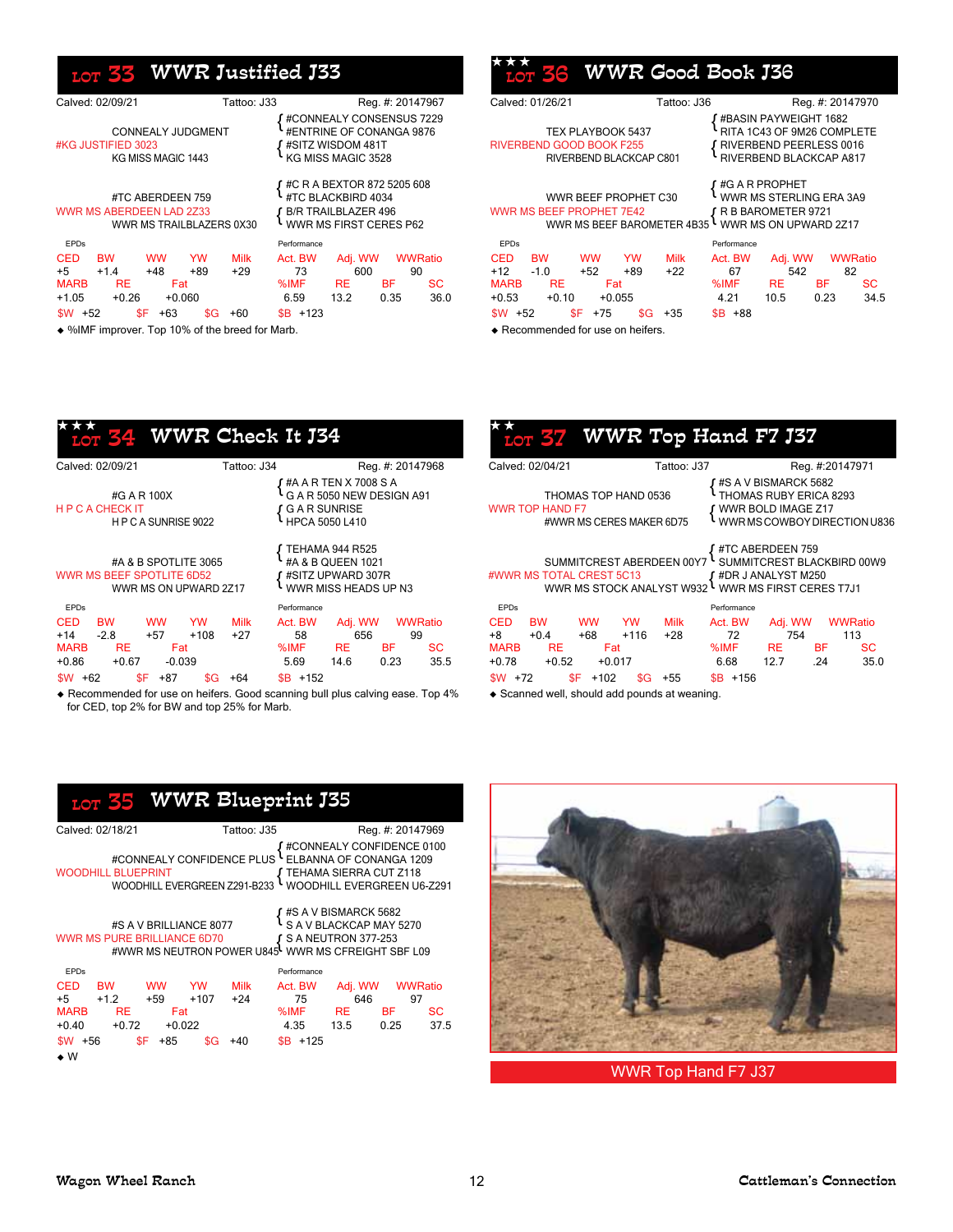#### WWR Top Hand F7 J38 ★★

| Calved: 02/22/21                                                                                                   | Tattoo: J38       |                                                |                      | Reg. #: 20147972       |                                                        | Calved: 02     |      |
|--------------------------------------------------------------------------------------------------------------------|-------------------|------------------------------------------------|----------------------|------------------------|--------------------------------------------------------|----------------|------|
| THOMAS TOP HAND 0536<br><b>WWR TOP HAND F7</b><br>#WWR MS CERES MAKER 6D75                                         |                   |                                                | #S A V BISMARCK 5682 | THOMAS RUBY ERICA 8293 | { WWR BOLD IMAGE Z17<br>{ wWR MS COWBOY DIRECTION U836 | <b>WWR TOF</b> |      |
| 4MOHNEN LONG DISTANCE 1639 BALDRIDGE BLACKBIRD M565#<br><b>WWR MS POWER DISTANCE 5C5</b><br><b>WWR MS N31 5627</b> |                   | WWR BC BOXED BEEF N031<br>WWR MS FORTUNE 9061M |                      |                        |                                                        | <b>WWR MS</b>  |      |
| <b>EPDs</b>                                                                                                        |                   | Performance                                    |                      |                        |                                                        | <b>EPDs</b>    |      |
| <b>CED</b><br><b>BW</b><br><b>WW</b>                                                                               | YW<br><b>Milk</b> | Act. BW                                        | Adj. WW              |                        | <b>WWRatio</b>                                         | <b>CED</b>     | B    |
| +8<br>$+0.5$<br>$+40$                                                                                              | +75<br>$+24$      | 74                                             | 575                  |                        | 86                                                     | $+12$          | $-1$ |
| <b>MARB</b><br><b>RE</b><br>Fat                                                                                    |                   | %IMF                                           | <b>RE</b>            | <b>BF</b>              | <b>SC</b>                                              | <b>MARB</b>    |      |
| $+0.39$<br>$+0.32$<br>$-0.010$                                                                                     |                   | 3.99                                           | 10.9                 | .09                    | 33.0                                                   | $+0.59$        |      |
| \$F.<br>$$W + 39$<br>$+69$                                                                                         | $+37$<br>\$G.     | $$B + 106$                                     |                      |                        |                                                        | $$W$ +56       |      |

| Calved: 02/10/21                                                            |          | Tattoo: J41 |                        |                                     | Reg. #: 20147975                                                                                             |         |
|-----------------------------------------------------------------------------|----------|-------------|------------------------|-------------------------------------|--------------------------------------------------------------------------------------------------------------|---------|
| THOMAS TOP HAND 0536<br><b>WWR TOP HAND F7</b><br>#WWR MS CERES MAKER 6D75  |          |             |                        |                                     | ' #S A V BISMARCK 5682<br>· THOMAS RUBY ERICA 8293<br>′ WWR BOLD IMAGE Z17<br>∙ WWR MS COWBOY DIRECTION U836 |         |
| #CONNEALY COMRADE 1385<br>WWR MS COMRADE 8F40<br>WWR MS NEW DAY RISING 1Y41 |          |             |                        | #B/R NEW DAY 454<br>WWR MS M22 R513 | #CONNEALY CONSENSUS 7229<br>HAPPY GEE OF CONANGA 919                                                         |         |
| <b>FPDs</b><br><b>CED</b><br><b>BW</b><br><b>WW</b>                         | YW       | <b>Milk</b> | Performance<br>Act. BW | Adj. WW                             |                                                                                                              | WWRatio |
| $+12$<br>$-1.8$<br>$+50$                                                    | $+91$    | $+27$       | 63                     | 662                                 |                                                                                                              | 100     |
| <b>MARB</b><br>RE.                                                          | Fat      |             | %IMF                   | -RE                                 | BF -                                                                                                         | SС      |
| $+0.59 +0.46$                                                               | $+0.022$ |             | 5.53                   | 12.8                                | 0.19                                                                                                         | 33.0    |
| \$F.<br>\$W  <br>+56<br>$+77$                                               | \$G      | $+45$       | $$B + 126$             |                                     |                                                                                                              |         |

 $\sqrt{2}$ 

Recommended for use on heifers. Ranks in the top 10% for CED and top 4% for BW.

|           |                                                |                                                  |     |             | LOT 39 WWR Top Hand F7 J39                                                                                                                                      |     |                                                                                  |                                                                                                                                                                                                                                              |                                |
|-----------|------------------------------------------------|--------------------------------------------------|-----|-------------|-----------------------------------------------------------------------------------------------------------------------------------------------------------------|-----|----------------------------------------------------------------------------------|----------------------------------------------------------------------------------------------------------------------------------------------------------------------------------------------------------------------------------------------|--------------------------------|
|           | Calved: 02/17/21                               |                                                  |     | Tattoo: J39 |                                                                                                                                                                 |     | Reg. #: 20147973                                                                 |                                                                                                                                                                                                                                              | Calve                          |
|           | WWR TOP HAND F7                                | THOMAS TOP HAND 0536<br>#WWR MS CERES MAKER 6D75 |     |             | ∫ #S A V BISMARCK 5682                                                                                                                                          |     | THOMAS RUBY ERICA 8293<br>{ WWR BOLD IMAGE Z17<br>{ wWR MS COWBOY DIRECTION U836 |                                                                                                                                                                                                                                              | <b>WWR</b>                     |
|           | WWR MS ALL IN 8F9                              | #DEER VALLEY ALL IN                              |     |             | { #A A R TEN X 7008 S A<br>{ DEER VALLEY RITA 0274<br>LL IN 8F9 [15 A V BRILLIANCE 8077<br>WWR MS PURE BRILLIANCE 6D70 $\frac{1}{4}$ #WWR MS NEUTRON POWER U845 |     |                                                                                  |                                                                                                                                                                                                                                              | <b>WWR</b>                     |
| EPDs      |                                                |                                                  |     |             | Performance                                                                                                                                                     |     |                                                                                  |                                                                                                                                                                                                                                              | <b>EPDs</b>                    |
|           | CED BW WW YW Milk                              |                                                  |     |             | Act. BW Adj. WW WWRatio                                                                                                                                         |     |                                                                                  |                                                                                                                                                                                                                                              | <b>CED</b>                     |
|           | +5 +1.2<br>MARB RE Fat<br>$+0.41 +0.39 +0.013$ | +56                                              |     | +100 +22    | 74<br>%IMF RE BF<br>4.33 12.5 0.18                                                                                                                              | 601 |                                                                                  | 90<br>SC and the set of the set of the set of the set of the set of the set of the set of the set of the set of the set of the set of the set of the set of the set of the set of the set of the set of the set of the set of the se<br>38.0 | $+8$<br><b>MARI</b><br>$+1.18$ |
| $$W + 51$ |                                                | $$F$ +81                                         | \$G | +37         | $SB + 118$                                                                                                                                                      |     |                                                                                  |                                                                                                                                                                                                                                              | $SW -$                         |

| $\star_{_{\rm{LOT}}}^{\star}$ 42 WWR Payweight E37 J42 |
|--------------------------------------------------------|

| Calved: 02/25/21                                                              | Tattoo: J42                                          | Reg. #: 20147976                                                                             |  |  |  |
|-------------------------------------------------------------------------------|------------------------------------------------------|----------------------------------------------------------------------------------------------|--|--|--|
| #BASIN PAYWEIGHT 1682<br><b>WWR PAYWEIGHT E37</b><br>WWR MS TRAILBLAZERS 0X42 |                                                      | #BASIN PAYWEIGHT 006S<br>21AR O LASS 7017<br>B/R TRAILBLAZER 496<br>WWR MS SCAP787 RITO L079 |  |  |  |
| #HOOVER DAM<br><b>WWR HOOVER DAM 7E55</b><br>WWR MS NEW DAY RISING 2Z12       |                                                      | #SYDGEN C C & 7<br>#ERICA OF ELLSTON C124<br>#B/R NEW DAY 454<br>WWR MS NEUTRON POWER U842   |  |  |  |
| <b>FPDs</b>                                                                   | Performance                                          |                                                                                              |  |  |  |
| <b>CED</b><br><b>BW</b><br><b>WW</b><br>+8<br>$-0.4$<br>$+53$                 | <b>Milk</b><br>YW<br>Act. BW<br>$+94$<br>$+22$<br>71 | <b>WWRatio</b><br>Adj. WW<br>661<br>99                                                       |  |  |  |
| <b>MARB</b><br>RE<br>Fat                                                      | %IMF                                                 | RE<br><b>SC</b><br>ΒF                                                                        |  |  |  |
| $+1.18$<br>$+0.40$<br>$+0.032$                                                | 7.37                                                 | 35.0<br>12.3<br>0.27                                                                         |  |  |  |
| \$F<br>$+84$<br>\$W.<br>$+51$                                                 | \$G<br>+69<br>$SB + 153$                             |                                                                                              |  |  |  |

Lots of %IMF here. Top 5% of the breed for Marb.

| <u> 10т 40</u>                                                           | <b>WWR Top Hand F7 J40</b>                                  |                                                                                                          |                                                  |                                                                  |                  |                         |
|--------------------------------------------------------------------------|-------------------------------------------------------------|----------------------------------------------------------------------------------------------------------|--------------------------------------------------|------------------------------------------------------------------|------------------|-------------------------|
| Calved: 02/23/21                                                         |                                                             | Tattoo: J40                                                                                              |                                                  |                                                                  | Reg. #: 20147974 |                         |
| <b>WWR TOP HAND F7</b>                                                   | THOMAS TOP HAND 0536<br>#WWR MS CERES MAKER 6D75            |                                                                                                          | WWR BOLD IMAGE Z17<br>WWRMSCOWBOY DIRECTION U836 | <b>{</b> #S A V BISMARCK 5682<br><b>}</b> THOMAS RUBY ERICA 8293 |                  |                         |
| #TC TOTAL 410<br><b>WWR MS TOTALLY BEEF 2Z40</b><br>WWR MS N BAR TOP M48 |                                                             | { #BON VIEW NEW DESIGN 208<br>{ TC ERICA EILEEN 2047<br>#N BAR EMULATION EXT<br>WWR MS FIRE REGENCY 0159 |                                                  |                                                                  |                  |                         |
| <b>FPDs</b>                                                              |                                                             |                                                                                                          | Performance                                      |                                                                  |                  |                         |
| <b>CED</b><br><b>BW</b><br>$+11 - 1.5$<br>MARB RE<br>$+0.54 +0.29$       | <b>YW</b><br><b>WW</b><br>$+49$<br>$+85$<br>Fat<br>$+0.028$ | <b>Milk</b><br>$+23$                                                                                     | Act. BW<br>63<br>%IMF RE BF<br>5.09              | Adj. WW WWRatio<br>647<br>11.4                                   | 0.19             | 97<br><b>SC</b><br>36.5 |
| $SW + 51$                                                                | \$F .<br>$+74$                                              | \$G<br>+40                                                                                               | $SB + 114$                                       |                                                                  |                  |                         |

{ { { #Basin Payweight 006S WWR PAYWEIGHT E37 (B/R TRAILBLAZER 496)<br>DAMP MS TRAILBLAZER 0X42 #BASIN PAYWEIGHT 1682<br>WWR PAYWEIGHT E37 WWR Ms Trailblazers 0X42 WWR Ms Scap787 Rito L079 #HOOVER DAI #S S NIAGARA Z29 WWR MS NIAGARA 7E61 WWR MS BOLD IMAGE 2Z3 Calved: 02/22/21 Tattoo: J43 Reg. #: 20147977

 $_{\mathrm{OT}}$  43 WWR Payweight E37 J43

#### CED BW WW YW Milk Act. BW Adj. WW WWRatio +8 +0.1 +45 +89 +22 70 551 83 EPDs Performance ◆ Top 15% for Marb. MARB RE Fat %IMF RE BF SC +1.00 +0.48 +0.021 6.13 12.7 0.14 32.0 \$W +40 \$F +81 \$G +63 \$B +144

| 【 #HOOVER DAM<br>【 JET S S X144<br><b>{ #H A IMAGE MAKER 0415<br/>WWR MS 036 PRIME T753</b> |      |                 |      |  |  |  |  |
|---------------------------------------------------------------------------------------------|------|-----------------|------|--|--|--|--|
| Performance                                                                                 |      |                 |      |  |  |  |  |
| Act. BW                                                                                     |      | Adj. WW WWRatio |      |  |  |  |  |
| 70                                                                                          | 551  |                 | 83   |  |  |  |  |
| %IMF                                                                                        | RE   | ВF              | SC   |  |  |  |  |
| 6.13                                                                                        | 12.7 | 0.14            | 32 O |  |  |  |  |
|                                                                                             |      |                 |      |  |  |  |  |

Recommended for use on heifers. Top 15% for CED and top 10% for BW.

★★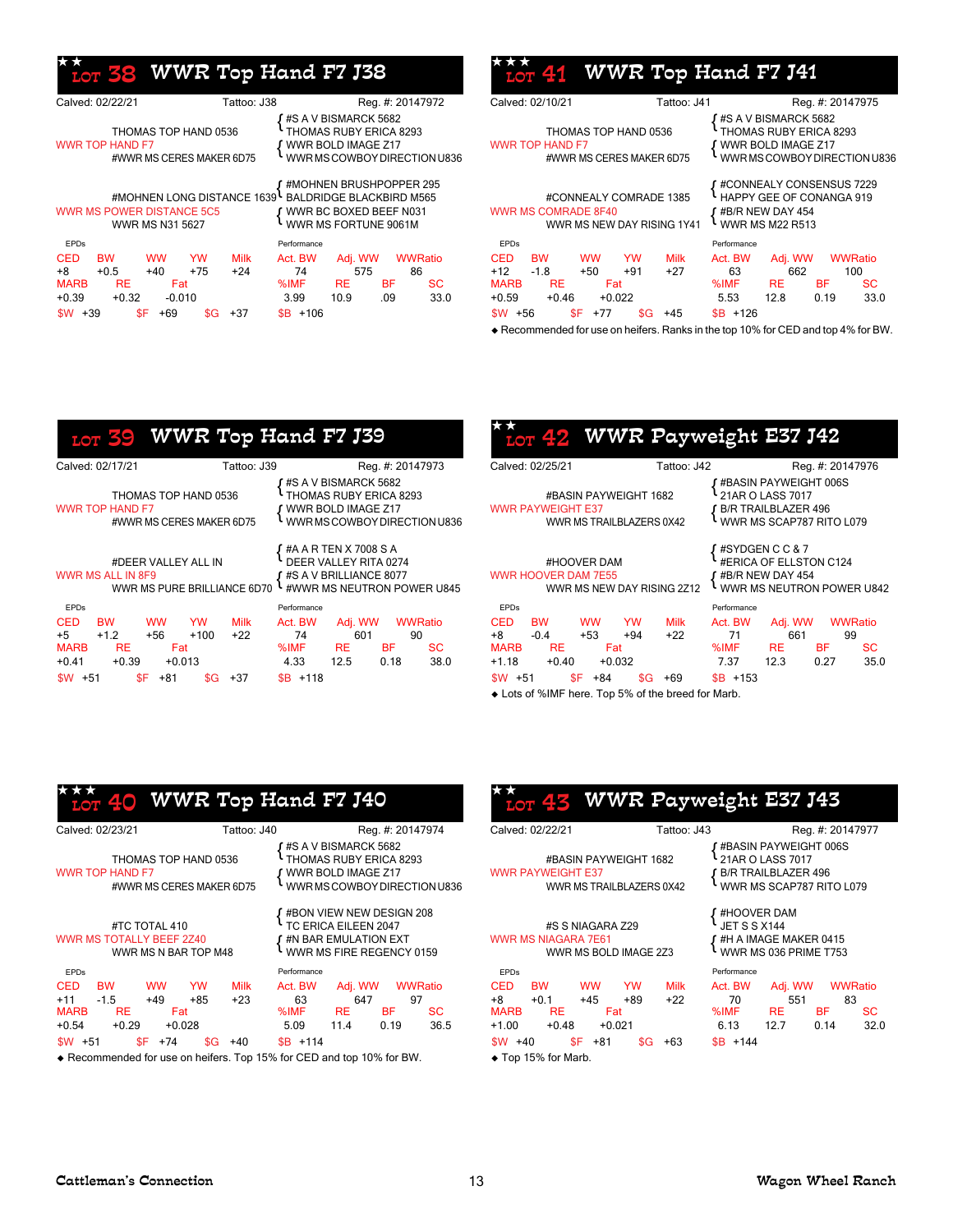## $_{\text{LOT}}$  44 WWR All Work D10 J44

| Calved: 02/22/21        | Tattoo: J44                                                  | Reg. #: 20147978                                                                                           |
|-------------------------|--------------------------------------------------------------|------------------------------------------------------------------------------------------------------------|
| <b>WWR ALL WORK D10</b> | <b>BALDRIDGE WORKHORSE W74</b><br>WWR MS NEW DAY RISING 4B12 | <b>{</b> #GAR-EGL PROTEGE<br>BALDRIDGE MAVERICK T43<br>{ #B/R NEW DAY 454<br>{ wWR MS M22 R581             |
|                         | WWR MS COMPLETE BEEF 1Y38<br>WWR MS P69 CONTINUITY W950      | SUMMITCREST COMPLETE 1P55<br>SUMMITCREST COMPLETE 3W334 SUMMITCREST HEIRESS 4S81<br>WWR HL CONTINUITY P069 |

| <b>EPDs</b> |           |           |          |                 | Performance |      |                 |      |
|-------------|-----------|-----------|----------|-----------------|-------------|------|-----------------|------|
| <b>CED</b>  | <b>BW</b> | <b>WW</b> | YW       | <b>Milk</b>     | Act. BW     |      | Adi. WW WWRatio |      |
| $+1$        | $+12$     | $+60$     | $+97$    | $+23$           | 76          | 716  |                 | 108  |
| <b>MARB</b> | RE.       |           | Fat      |                 | %IMF        | RE.  | <b>BF</b>       | SC.  |
| $+0.21$     | $+0.65$   |           | $-0.022$ |                 | 3.40        | 13.5 | 0.18            | 36.5 |
| $SW + 60$   |           | $SF + 85$ |          | $\sqrt{$G}$ +34 | $SB + 119$  |      |                 |      |

★★



#### WWR Top Beef D11 J47

| <b>LOT 45</b>                                                                                                                                      | WWR Hickok F14 J45                             |                                                                                                            |                                                            |  |  |
|----------------------------------------------------------------------------------------------------------------------------------------------------|------------------------------------------------|------------------------------------------------------------------------------------------------------------|------------------------------------------------------------|--|--|
| Calved: 02/18/21                                                                                                                                   | Tattoo: J45                                    |                                                                                                            | Reg. #: 20147979                                           |  |  |
| #MILL BAR HICKOK 7242<br>WWR HICKOK F14<br>WWR MS FORMAL DATE 0X26                                                                                 |                                                | #CONNEALY CONSENSUS 7229<br>MILL BAR BEMINDFUL MAID 6304<br>#SYDGEN MANDATE 6079<br>WWR MS BEEF FORUM U826 |                                                            |  |  |
| #B/R NEW DAY 454<br>WWR MS NEW DAY RISING 4B12<br><b>WWR MS M22 R581</b>                                                                           |                                                | #BOYD NEW DAY 8005<br>B/R RUBY 1224<br>WWR C CREEK HEART M22<br>WWR MS WESTERN VALE L097                   |                                                            |  |  |
| <b>FPDs</b>                                                                                                                                        | Performance                                    |                                                                                                            |                                                            |  |  |
| <b>CED</b><br><b>BW</b><br><b>WW</b><br><b>YW</b><br>$+7 +0.8$<br>+60<br>$+104$<br><b>MARB</b><br><b>RE</b><br>Fat<br>+0.29<br>$+0.80$<br>$-0.029$ | Milk<br>Act. BW<br>71<br>$+25$<br>%IMF<br>4.00 | Adj. WW<br>689<br>RE.<br>13.5                                                                              | <b>WWRatio</b><br>104<br>BF -<br><b>SC</b><br>35.0<br>0.16 |  |  |
| \$W<br>\$F<br>+94<br>+60                                                                                                                           | $SB + 134$<br>\$G<br>$+40$                     |                                                                                                            |                                                            |  |  |

| LOT 47 WWR Top Beef D11 J47                                              |                        |                                                                                                     |                        |
|--------------------------------------------------------------------------|------------------------|-----------------------------------------------------------------------------------------------------|------------------------|
| Calved: 02/23/21                                                         | Tattoo: J47            |                                                                                                     | Reg. #: 20147981       |
| THOMAS TOP HAND 0536<br>WWR TOP BEEF D11<br>WWR MS NEW DAY RISING 1Y25   |                        | #SAV BISMARCK 5682<br>THOMAS RUBY ERICA 8293<br>#B/R NEW DAY 454<br>WWR MS MAGNUM R551              |                        |
| #HA IMAGE MAKER 0415<br>WWR MS BOLD IMAGE 2Z37<br><b>WWR MS M22 R556</b> |                        | #HERO 6267 OF RR 2418<br>HA RITO BLACKCAP 9038<br>WWR C CREEK HEART M22<br>WWR MS REGENCY MAC L018M |                        |
| <b>FPDs</b>                                                              | Performance            |                                                                                                     |                        |
| <b>CED</b><br><b>BW</b><br><b>WW</b><br><b>YW</b>                        | <b>Milk</b><br>Act. BW | Adj. WW                                                                                             | WWRatio                |
| $+7$<br>$+62$<br>$+106$<br>$+1.6$<br><b>MARB</b><br>RE.<br>Fat           | $+23$<br>%IMF          | 696<br>72<br>RE.                                                                                    | 105<br><b>BF</b><br>SC |
| $+0.41$<br>$+0.41$<br>$+0.013$                                           | 4.46                   | 13.3                                                                                                | 34.5<br>.28            |
| \$F<br>\$W.<br>+58<br>76<br>\$G                                          | $SB + 113$<br>+37      |                                                                                                     |                        |

| 46                                                                                                          | <b>WWR Hickok F14 J46</b>                                                               |                                                                                                            |                                     |                   |                                     |
|-------------------------------------------------------------------------------------------------------------|-----------------------------------------------------------------------------------------|------------------------------------------------------------------------------------------------------------|-------------------------------------|-------------------|-------------------------------------|
| Calved: 02/18/21                                                                                            | Tattoo: J46                                                                             |                                                                                                            |                                     |                   | Reg. #: 20147980                    |
| <b>WWR HICKOK F14</b>                                                                                       | #MILL BAR HICKOK 7242<br>WWR MS FORMAL DATE 0X26                                        | #CONNEALY CONSENSUS 7229<br>MILL BAR BEMINDFUL MAID 6304<br>#SYDGEN MANDATE 6079<br>WWR MS BEEF FORUM U826 |                                     |                   |                                     |
| #B/R NEW DAY 454<br>WWR MS NEW DAY RISING 1Y17<br>WWR MS HL CONTINUITY N41                                  | #BOYD NEW DAY 8005<br>B/R RUBY 1224<br>#HOFF HEARTLAND S C 456<br>WWR MS BLUE VALE L045 |                                                                                                            |                                     |                   |                                     |
| <b>EPDs</b>                                                                                                 |                                                                                         | Performance                                                                                                |                                     |                   |                                     |
| CED<br><b>BW</b><br><b>WW</b><br>$+11$<br>$-0.4$<br>$+55$<br><b>MARB</b><br><b>RE</b><br>$+0.69$<br>$+0.50$ | <b>Milk</b><br><b>YW</b><br>$+97$<br>$+22$<br>Fat<br>$-0.020$                           | Act. BW<br>63<br>%IMF<br>4.70                                                                              | Adj. WW<br>706<br><b>RE</b><br>12.6 | <b>BF</b><br>0.18 | <b>WWRatio</b><br>106<br>SC<br>33.0 |
| \$F<br>$$W + 53$<br>+84                                                                                     | \$G<br>+47                                                                              | $$B +131$                                                                                                  |                                     |                   |                                     |

Recommended for use on heifers. Top 15% for CED and top 20% for BW.

|                                                                                   | <u> тот 48</u>       |                                      |           |                                                                                                    | <b>WWR Kiowa G29 J48</b>                                                              |         |                                                                                                    |         |
|-----------------------------------------------------------------------------------|----------------------|--------------------------------------|-----------|----------------------------------------------------------------------------------------------------|---------------------------------------------------------------------------------------|---------|----------------------------------------------------------------------------------------------------|---------|
|                                                                                   | Calved: 02/14/21     |                                      |           | Tattoo: J48                                                                                        |                                                                                       |         | Reg. #: 20147982                                                                                   |         |
|                                                                                   | <b>WWR KIOWA G29</b> | KF KIOWA 6151<br>WWR MS TOP HAND 7E1 |           | #CONNEALY COMRADE 1385<br>PLATTEMERE DAISY 404<br>THOMAS TOP HAND 0536<br>WWR MS PRIME EXPERT 5C15 |                                                                                       |         |                                                                                                    |         |
| #BASIN PAYWEIGHT 1682<br><b>WWR MS PAYWEIGHT 9G32</b><br>WWR MS COMPLETE BEEF 1Y4 |                      |                                      |           |                                                                                                    |                                                                                       |         | #BASIN PAYWEIGHT 006S<br>21AR O LASS 7017<br>SUMMITCREST COMPLETE 3W33<br>WWR MS STOCK ANALYST W98 |         |
| <b>FPDs</b>                                                                       |                      |                                      |           |                                                                                                    | Performance                                                                           |         |                                                                                                    |         |
| CED BW                                                                            |                      | <b>WW</b>                            | <b>YW</b> | <b>Milk</b>                                                                                        | Act. BW                                                                               | Adj. WW |                                                                                                    | WWRatio |
| $+3 +1.6$                                                                         |                      | +76                                  | +132      | +26                                                                                                | 70                                                                                    |         | 749                                                                                                | 113     |
| <b>MARB</b>                                                                       | RE                   | Fat                                  |           |                                                                                                    | %IMF RE                                                                               |         | BF -                                                                                               | SС      |
|                                                                                   | $+0.66 +0.37$        | $+0.025$                             |           |                                                                                                    | 4.81                                                                                  | 12.6    | .24                                                                                                | 37.5    |
| $SW +76$                                                                          |                      | $SF + 106$                           | \$G       | +47                                                                                                | $SB + 153$                                                                            |         |                                                                                                    |         |
|                                                                                   |                      |                                      |           |                                                                                                    | $\sim$ 0.5 and a did a second a second section. Deprise to the teacher 4.00/ fact MAM |         |                                                                                                    |         |

Should add pounds at weaning. Ranks in the top 10% for WW.

大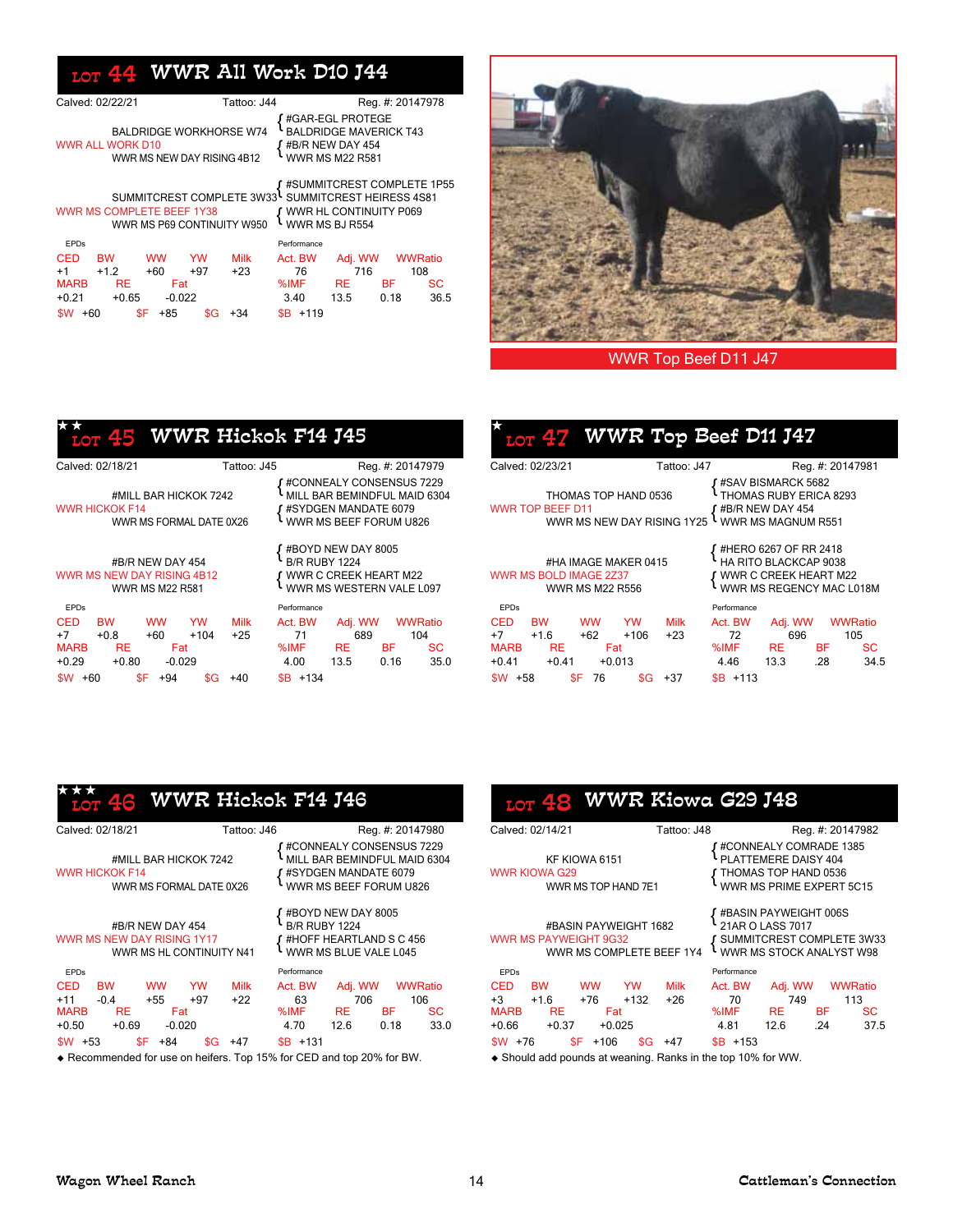#### WWR Kiowa **G**29 J49 ★★★

| Calved: 02/03/21                                                                     |                                                     | Tattoo:J49  |                                                                                                      |                                                                                                    | Reg. #: 20147983                    |            |
|--------------------------------------------------------------------------------------|-----------------------------------------------------|-------------|------------------------------------------------------------------------------------------------------|----------------------------------------------------------------------------------------------------|-------------------------------------|------------|
| KF KIOWA 6151<br>WWR KIOWA G29                                                       | WWR MS TOP HAND 7E1                                 |             |                                                                                                      | #CONNEALY COMRADE 1385<br>PLATTEMERE DAISY 404<br>THOMAS TOP HAND 0536<br>WWR MS PRIME EXPERT 5C15 |                                     |            |
| THOMAS TOP HAND 0536<br>WWR MS TOP HAND 9G5<br>WWR MS CAPITALIST 7E26                |                                                     |             | #S A V BISMARCK 5682<br>THOMAS RUBY ERICA 8293<br>#CONNEALY CAPITALIST 028<br>WWR MS BEEF FORUM 0X11 |                                                                                                    |                                     |            |
| <b>EPDs</b>                                                                          |                                                     |             | Performance                                                                                          |                                                                                                    |                                     |            |
| CED<br><b>BW</b><br>$+7$<br>$+0.5$<br><b>MARB</b><br><b>RE</b><br>$+0.90$<br>$+0.31$ | <b>WW</b><br>YW<br>+78<br>$+135$<br>Fat<br>$+0.042$ | Milk<br>+26 | Act. BW<br>60<br>%IMF<br>6.51                                                                        | Adj. WW<br>777<br><b>RE</b><br>11.9                                                                | <b>WWRatio</b><br>117<br>BF<br>0.25 | SС<br>38.5 |
| \$F<br>\$W.<br>+78                                                                   | $+106$<br>\$G                                       | +55         | $$B + 161$                                                                                           |                                                                                                    |                                     |            |



WWR J52

#### lot 50 WWR Top Hand F1 J50 ★★★

Recommended for use on heifers.

| Calved: 02/21/21                                                                                                                                                                        | Tattoo: J50                                                                                              | Reg. #: 20147984                                                                                                                                  |  |  |  |
|-----------------------------------------------------------------------------------------------------------------------------------------------------------------------------------------|----------------------------------------------------------------------------------------------------------|---------------------------------------------------------------------------------------------------------------------------------------------------|--|--|--|
| THOMAS TOP HAND 0536<br><b>WWR TOP HAND F1</b><br>WWR MS CASH COMRADE 6D60                                                                                                              |                                                                                                          | #SAV BISMARCK 5682<br>THOMAS RUBY ERICA 8293<br>#CONNEALY COMRADE 1385<br>#WWR MS NICE OBJECTIVE W913                                             |  |  |  |
| #MOHNEN SUBSTANTIAL 272<br><b>WWR MS SUBSTANTIAL 7E35</b><br>WWR MS NEW INTENSITY 5C13                                                                                                  | #BENFIELD SUBSTANCE 8506<br>MOHNEN GLYN MAWR ELBA 1758<br><b>HPCA INTENSITY</b><br>WWR MS FOCUSED IN T72 |                                                                                                                                                   |  |  |  |
| <b>FPDs</b><br><b>CED</b><br><b>BW</b><br>ww<br>YW<br>$+13$<br>$-1.8$<br>$+107$<br>+61<br><b>MARB</b><br>RE.<br>Fat<br>$+0.57$<br>$+0.61$<br>$+0.041$<br>\$F<br>+78<br>\$W<br>+65<br>SG | Milk<br>$+25$<br>+45                                                                                     | Performance<br>Act. BW<br><b>WWRatio</b><br>Adj. WW<br>62<br>677<br>102<br>%IMF<br>BF.<br>SC<br>RE.<br>35.0<br>4.99<br>14.9<br>.29<br>+122<br>SB. |  |  |  |

Recommended for use on heifers. Top 10% for CED and top 4% for BW.

## 5<mark>2</mark> WWR J52 Commercial Bull

|                              | Tattoo: J52          |                | Reg. #: Commercial   |           |  |
|------------------------------|----------------------|----------------|----------------------|-----------|--|
| <b>REGISTERED ANGUS BULL</b> |                      |                |                      |           |  |
|                              |                      |                |                      |           |  |
|                              |                      |                |                      |           |  |
| <b>ANGUS COW</b>             |                      |                |                      |           |  |
|                              | Performance          |                |                      |           |  |
|                              | Act. BW<br><b>NA</b> | Adj. WW<br>730 | WWRatio<br><b>NA</b> |           |  |
|                              | %IMF                 | RE.            | <b>BF</b>            | <b>SC</b> |  |
|                              | 6.79                 | 13.4           | .27                  | 36.0      |  |

 This bull lost his ear tag therefore selling as commercial. He weaned off well, scanned well and has continued to grow.

| WWR Ashland J51<br><b>LOT 51</b>                                          |                |                    |                                                                                        |                  |                                                       |  |  |  |  |
|---------------------------------------------------------------------------|----------------|--------------------|----------------------------------------------------------------------------------------|------------------|-------------------------------------------------------|--|--|--|--|
| Calved: 02/06/21                                                          | Tattoo: J51    |                    |                                                                                        | Reg. #: 20274668 |                                                       |  |  |  |  |
| G A R EARLY BIRD<br><b>G A R ASHLAND</b><br>CHAIR ROCK AMBUSH 1018        |                |                    | ' G A R DAYLIGHT<br>• G A R PROGRESS 830<br>f #B/R AMBUSH 28<br>G A R YIELD GRADE N366 |                  |                                                       |  |  |  |  |
| #CONNEALY ALL AROUND<br>WWR MS ALL POWERED 0X38<br><b>WWR MS M22 R513</b> |                |                    | #CONNEALY WHITMAN<br>ENTRUST OF CONANGA 894                                            |                  | WWR C CREEK HEART M22<br>WWR MS FORTUNE HEARTLAND 732 |  |  |  |  |
| <b>FPDs</b>                                                               |                | Performance        |                                                                                        |                  |                                                       |  |  |  |  |
| CED BW<br><b>WW</b><br><b>YW</b>                                          | <b>Milk</b>    | Act. BW            |                                                                                        | Adj. WW WWRatio  |                                                       |  |  |  |  |
| $+7$ $+1.7$<br>$+115$<br>+67                                              | $+22$          | 66                 | 713                                                                                    |                  | 102                                                   |  |  |  |  |
| <b>MARB</b><br>Fat<br>RE<br>$+0.88$<br>$+0.75$<br>$-0.005$                |                | %IMF RE BF<br>8.26 | 14.7                                                                                   | .21              | <b>SC</b><br>37 O                                     |  |  |  |  |
| $$F + 85$<br>\$W +64                                                      | \$G  <br>$+50$ | $SB + 149$         |                                                                                        |                  |                                                       |  |  |  |  |
| ◆ %IMF improver. Top 20% for Marb.                                        |                |                    |                                                                                        |                  |                                                       |  |  |  |  |
|                                                                           |                |                    |                                                                                        |                  |                                                       |  |  |  |  |



WWR Ashland J51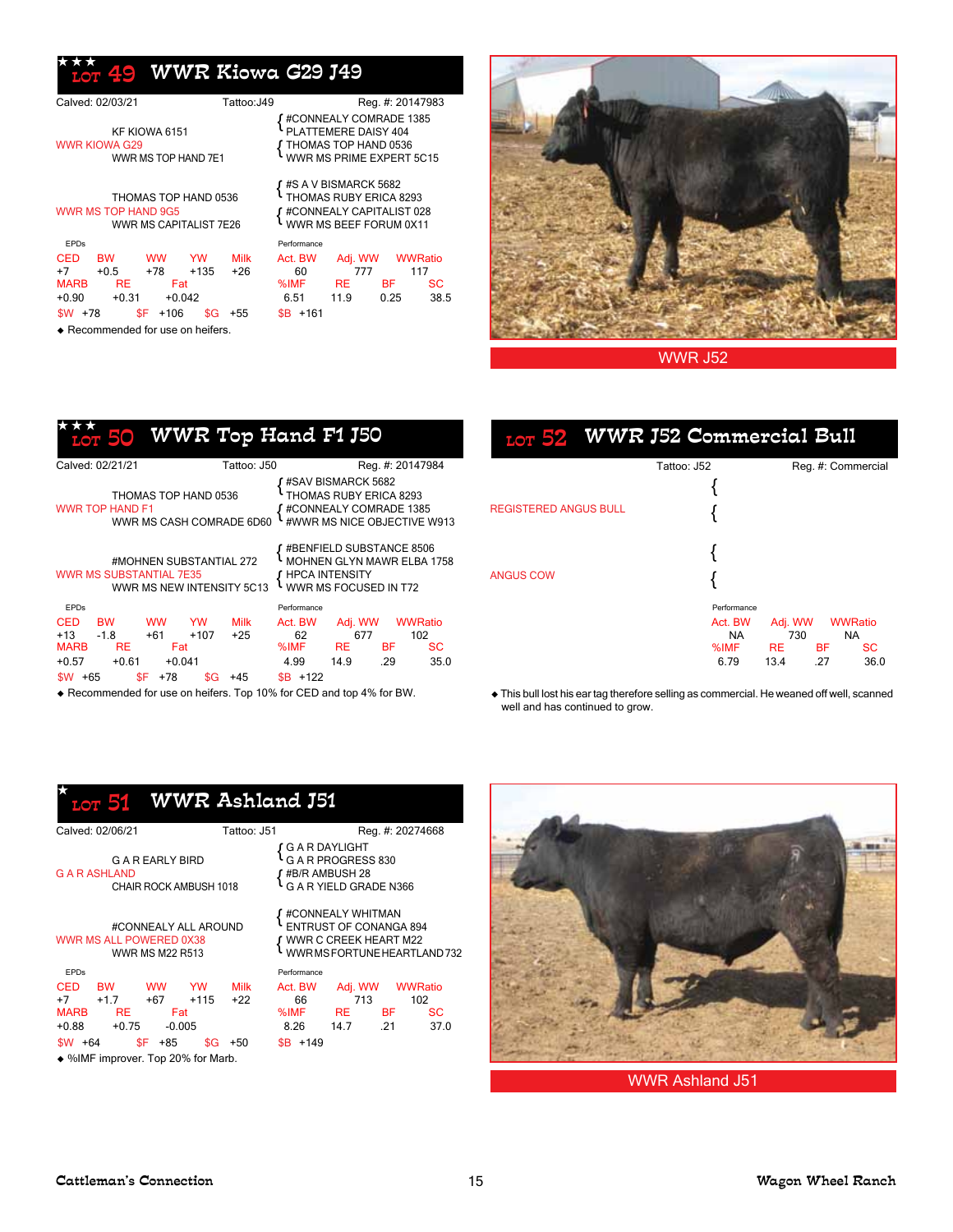## 30 Purebred Open Angus Commercial Heifers & 10 Open Black Whiteface Angus x Polled Hereford Heifers

The commercial Angus and F1 Polled Hereford cross baldy heifers have the same excellent genetics as the base of our cow herd. Calving ease, milking ability, easy fleshing ability, fertility, and excellent longevity in your herd. Carcass genetics and feeding performance is a mainstay of our herd. Weights will range from 650 - 800 pounds by sale day. These heifers are unbranded so that when you put yours on, it will be the first and only brand on them.

We sort these heifers into uniform groups of 10 head and when selling the buyers will have the chance to pick from 1 to 10 heifers. After the first selection, if any heifers remain in that pen, then the next opportunity will be to buy out of that draft for same money. If any remain after that, then the next winning bid cleans the ring.

We've also started them on their first round of prebreeding vaccinations for those of you who choose to go with a modified live vaccination, they were administered at the same time as their Bangs vaccination, a dose of Zoetis Bovishield Gold 5 VL5. This way if you choose to continue with that program during their lifetime it's already started for you. We recommend that you continue with a vaccination schedule throughout these animals' lifetime.

We are deeply committed to the over all health of our herd and strongly believe a good and proper vaccination program is the foundation to the health and vigor of the cows, calves, and bulls which go through our ranch.





Promectrin Pour On

Birth

May

Ultra Choice 7 Clostridium Type A Vitamin E,A&D

One Shot Ultra 7 Bovi Shield Gold 5 Booster Type A

September One Shot Ultra 7 Bovi Shield Gold 5 Dectomax Pour On

December Bangs Vac. Bovi Shield Gold 5

Vibrim

Long Range Dewormer

We'll see you next year! March 14, 2023



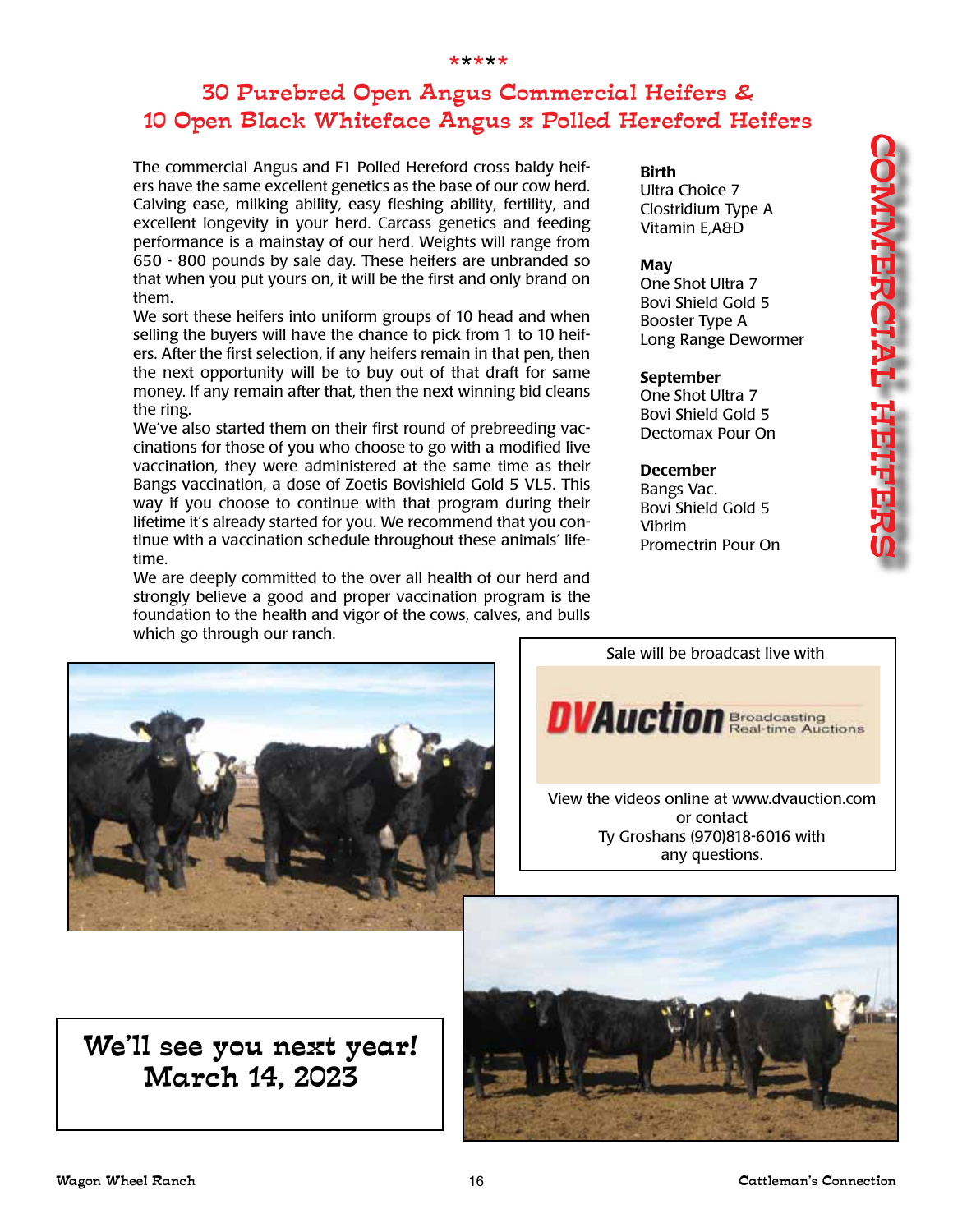## Notes